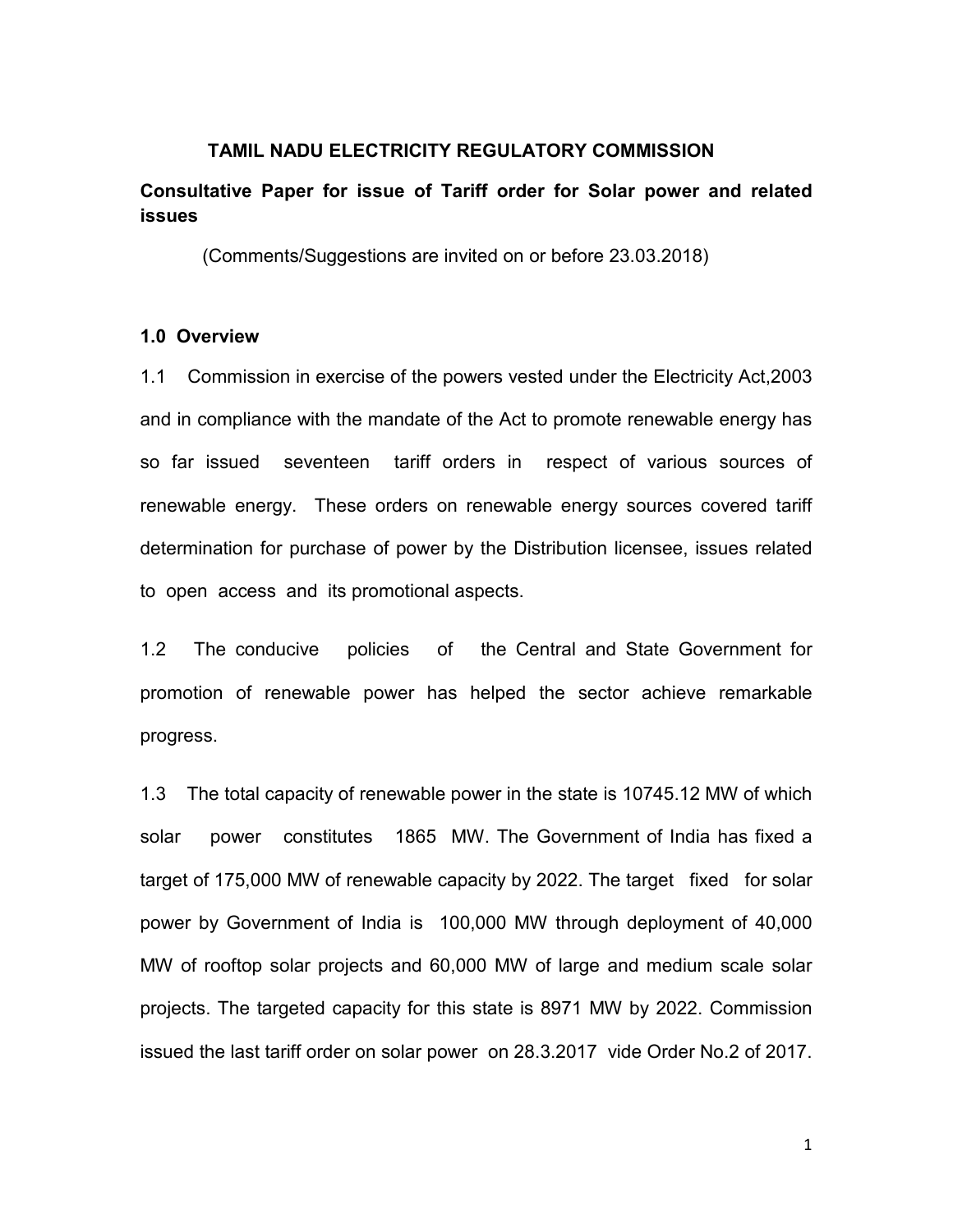The control period of this Order No.2 of 2017 on solar power expires on 31.3.2018.

1.4 Preferential tariffs played a major role in promoting solar power at the initial stage. Internationally and at the National level there is a shift from the feed in tariff regime to tariff based competitive bidding and reverse auctions. Competitive tariffs have been obtained through auctions. Opinions exist in support of and against feed in tariff mechanism and competitive biddings. Rapid fall in prices of solar modules changed the process of procurement from preferential tariff rates to competitive bidding. The price of solar power which constantly was in a downward trend saw a raise in the auctions held in Gujarat and Karnataka after it fell to Rs.2.44 (in the auction in May 2017 for Bhadla Solar park, Rajasthan) to Rs.2.65 and Rs.2.94 per unit respectively. This consultative paper discusses on the need for a feed in tariff in the state, the tariff components and other related issues. Comments are invited from stakeholders on the issues discussed herein.

#### 2.0 Need for a feed in tariff

2.1 The state has an installed capacity of 1865 MW of solar power which is inclusive of solar rooftop generation through net metering. Commission has so far issued 6 tariff orders for procurement of solar power by the Distribution licensee. The first three tariff orders for solar power were issued in the years 2008,2010(two nos.), under the generation based incentive scheme launched by MNRE and the Jawaharlal Nehru National Solar Mission that promoted grid and off grid connected solar power generation. The next three tariff orders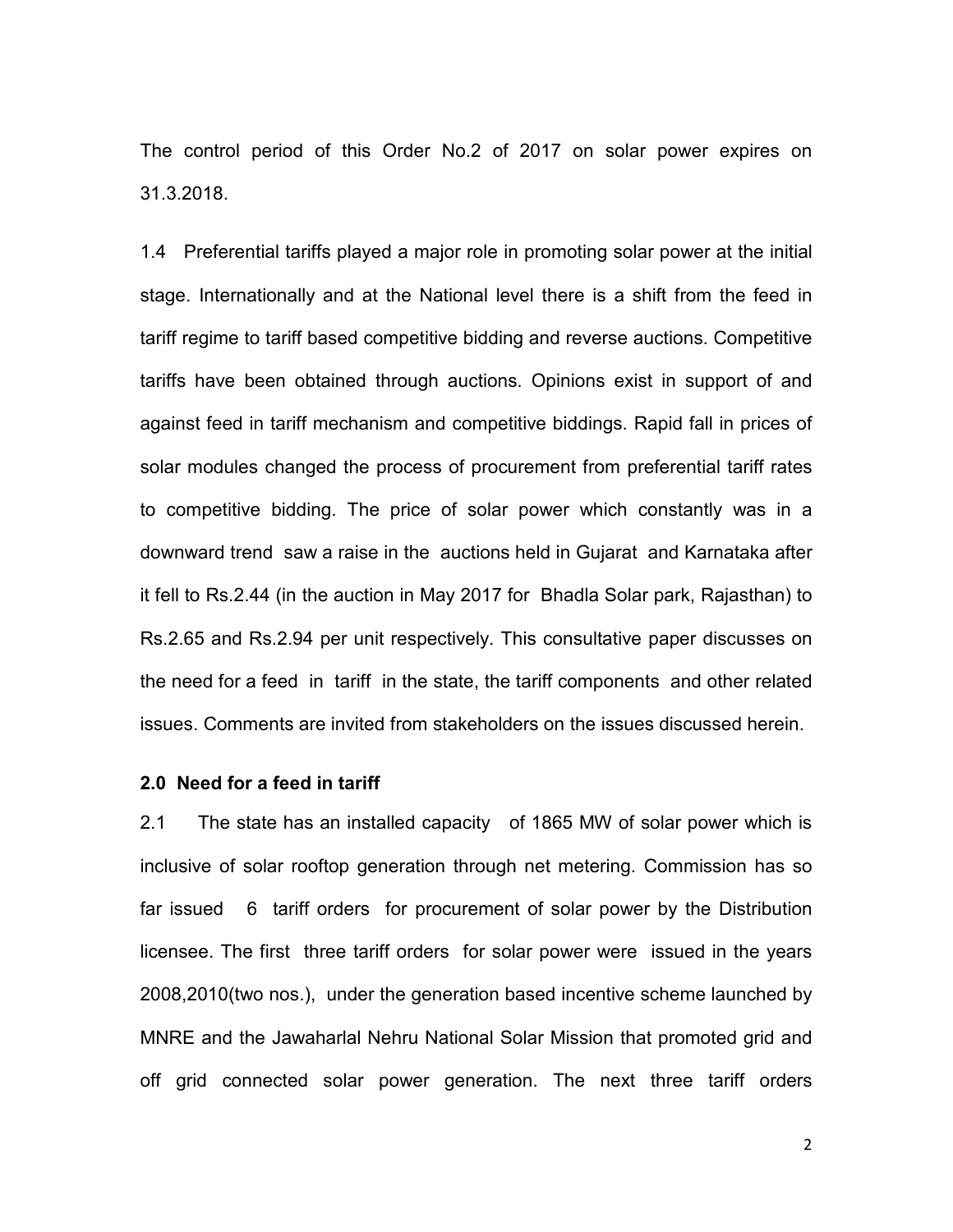determining preferential tariff were issued vide Order No. 7 of 2014 dt.12.9.2014, Order No. 2 of 2016 dt.28.3.2016, Order No.2 of 2017 dt.28.3.2017 for promoting solar power in the state in accordance with the provisions of the Electricity Act, 2003, the Electricity policies issued by the Government of India and the Commission's Power Procurement from New and Renewable Sources of Energy Regulations, 2008.

2.2 In the Order No.2 of 2016, Commission permitted the distribution licensee to procure solar power through competitive bidding following Government of India guidelines if better rates than that determined by the Commission could be realized. Subsequently, Commission accorded approval to the Distribution licensee to proceed with reverse bidding fixing the preferential tariff as the ceiling prices. In the last tariff order of 2017, Commission observed as follows:

"1.3.4 The Government of India has given a huge thrust to promote renewable energy especially solar power. In line with the mandate of the Act for promotion of renewable energy and the various policies to promote clean energy, Commission decides to have a feed in tariff in place for the next control period that would serve as a benchmark price. In case the utility is not able to generate enough capacity through bidding process, as a fall back it can contract the necessary balance capacity at this feed in tariff. This would also serve as the applicable tariff for developers of projects who have signed energy purchase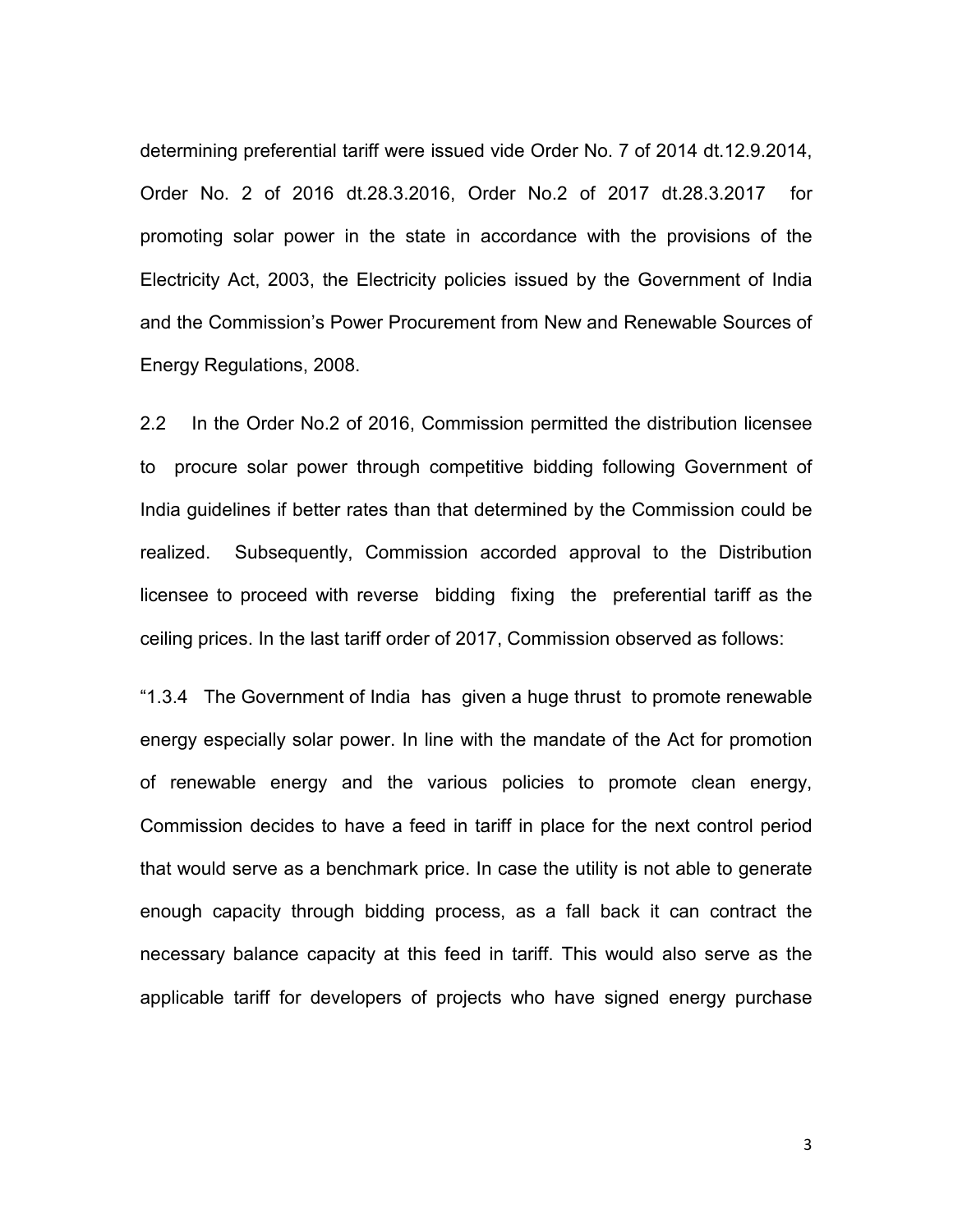agreements under earlier tariff orders which could not be commissioned within the last control period."

2.3 Consequent to the issue of the Tariff orders in 2016 and 2017, Commission has accorded approval to the Distribution licensee to proceed with reverse bidding fixing the preferential tariff as the ceiling prices and the Distribution licensee has contracted capacities of around 1500 MW at tariffs less than the preferential tariff determined in the orders of 2016 and 2017. The last bidding by the distribution licensee fetched a tariff of Rs.3.47 per unit.

2.4 The country has witnessed numerous competitive biddings, reverse auctions in the solar power sector and it is common knowledge that tariffs for solar power have steeply reduced. The biddings have witnessed tariff reductions as low as Rs.2.44 per unit.

2.5 Karnataka Electricity Regulatory Commission for the purpose of solar auction in the state, fixed a benchmark price equivalent to the APPC of the DISCOMS at Rs.3.57 per unit. The auctions in Karnataka have lead to a price of Rs.2.94 per unit for solar power. Over the past few months, global factors that caused variations in the cost of solar panels and the proposed anti dumping duties have resulted in fluctuations in the cost of solar power.

2.6 While competitive biddings always remain an option to the distribution licensee for power procurement, a feed in tariff will serve as an additional support mechanism. The feed in tariff may serve as a ceiling price for future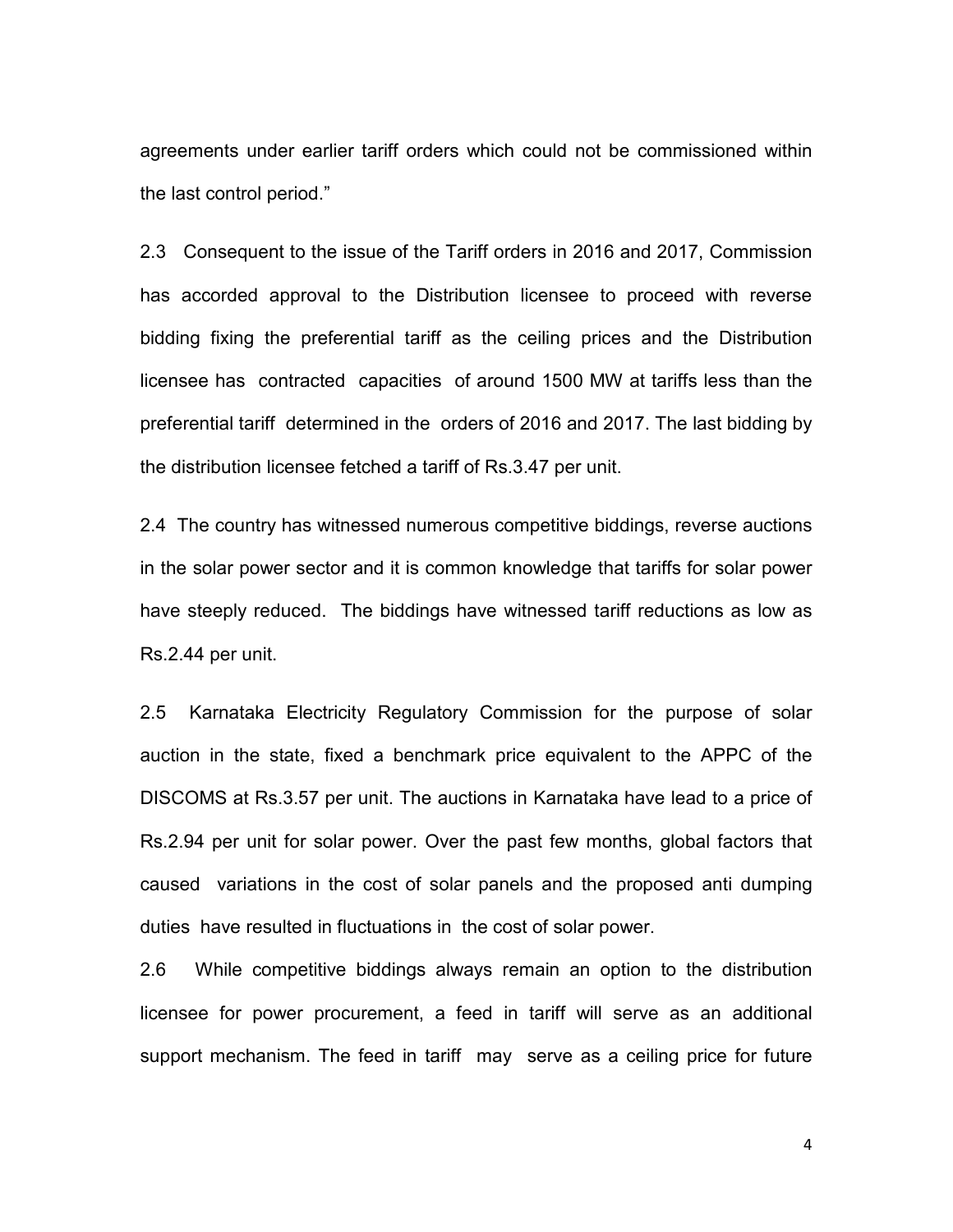biddings by the licensee and may also help the projects that have not been able to commission in the previous control periods. In a recent communication dt.12.1.2018, the Ministry of New and Renewable Energy has clarified that the States/UTs can consider procuring power from solar and wind projects of less than the defined threshold prescribed (25 MW for wind and 5 MW for solar) in the competitive bidding guidelines through feed in tariff to be determined by concerned State Electricity Regulatory Commissions.

### 3.0 Legal framework:

3.1 Related Provisions of Electricity Act, 2003

3.1.1 Relevant provisions of Electricity Act, 2003 are reproduced below:

"Section 3(1): The Central Government shall, from time to time, prepare the National Electricity Policy and tariff policy, in consultation with the State Governments and the Authority for development of the power system based on optimal utilisation of resources such as coal, natural gas, nuclear substances or materials, hydro and renewable sources of energy.

Section 61: The Appropriate Commission shall, subject to the provisions of this Act, specify the terms and conditions for the determination of tariff, and in doing so, shall be guided by the following, namely:-

BBBBBBBBBBBBBBBBBBBBBBBBBBBBBBBBBBB

 (h) the promotion of cogeneration and generation of electricity from renewable sources of energy;

(i) the National Electricity Policy and tariff policy:

Section 62(1): The Appropriate Commission shall determine the tariff in accordance with the provisions of this  $Act$  for  $-$ 

(a) supply of electricity by a generating company to a distribution licensee: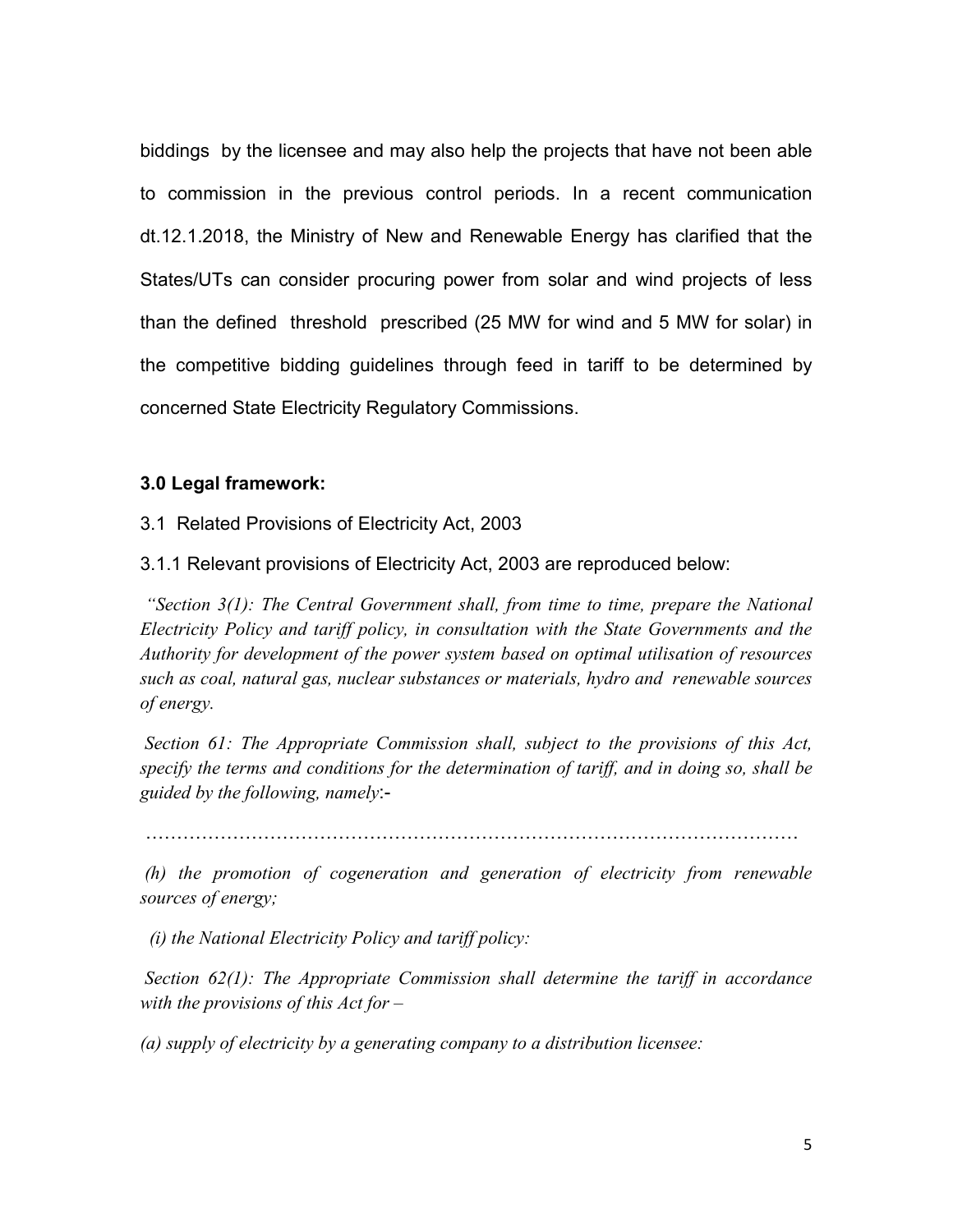Section 62(2): The Appropriate Commission may require a licensee or a generating company to furnish separate details, as may be specified in respect of generation, transmission and distribution for determination of tariff.

Section 62(5): The Commission may require a licensee or a generating company to comply with such procedure as may be specified for calculating the expected revenues from the tariff and charges which he or it is permitted to recover.

Section 63: Notwithstanding anything contained in section 62, the Appropriate Commission shall adopt the tariff if such tariff has been determined through transparent process of bidding in accordance with the guidelines issued by the Central Government.

Section 86(1)(e): The State Commission shall promote cogeneration and generation of electricity from renewable sources of energy by providing suitable measures for connectivity with the grid and sale of electricity to any person, and also specify, for purchase of electricity from such sources, a percentage of the total consumption of electricity in the area of a distribution licensee;"

## 3.2. Related Provisions of National Electricity Policy

3.2.1 Relevant provisions of National Electricity Policy are reproduced below:

"Section 5.2.20 Feasible potential of non-conventional energy resources, mainly small hydro, wind and bio-mass would also need to be exploited fully to create additional power generation capacity. With a view to increase the overall share of non-conventional energy sources in the electricity mix, efforts will be made to encourage private sector participation through suitable promotional measures.

 Section 5.12.2 The Electricity Act 2003 provides that co-generation and generation of electricity from non-conventional sources would be promoted by the SERCs by providing suitable measures for connectivity with grid and sale of electricity to any person and also by specifying, for purchase of electricity from such sources, a percentage of the total consumption of electricity in the area of a distribution licensee. Such percentage for purchase of power from non-conventional sources should be made applicable for the tariffs to be determined by the SERCs at the earliest. Progressively the share of electricity from non-conventional sources would need to be increased as prescribed by State Electricity Regulatory Commissions. Such purchase by distribution companies shall be through competitive bidding process. Considering the fact that it will take some time before non-conventional technologies compete, in terms of cost, with conventional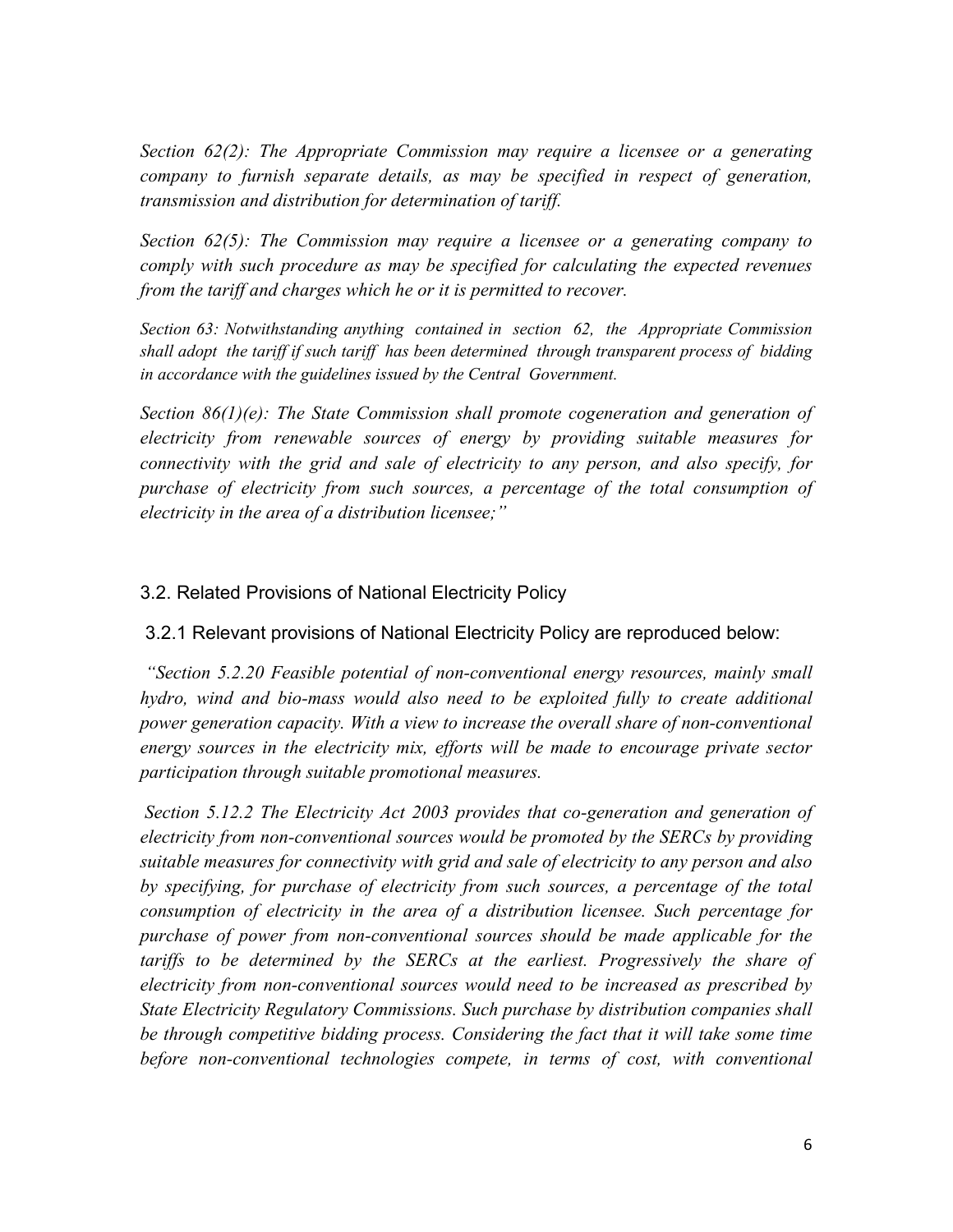sources, the Commission may determine an appropriate differential in prices to promote these technologies."

### 3.3. Related Provisions of Tariff Policy

### 3.3.1 Relevant provisions of Tariff Policy, 2016 are reproduced below:

"Para 6.4 "(1) Pursuant to provisions of section  $86(1)(e)$  of the Act, the Appropriate Commission shall fix a minimum percentage of the total consumption of electricity in the area of a distribution licensee for purchase of energy from renewable energy sources, taking into account availability of such resources and its impact on retail tariffs. Cost of purchase of renewable energy shall be taken into account while determining tariff by SERCs. Long term growth trajectory of Renewable Purchase Obligations (RPOs)will be prescribed by the Ministry of Power in consultation with MNRE.

…………

(i) Within the percentage so made applicable, to start with, the SERCs shall also reserve a minimum percentage for purchase of solar energy from the date of notification of this policy which shall be such that it reaches 8% of total consumption of energy, excluding Hydro Power, by March 2022 or as notified by the Central Government from time to time.

 (iii) It is desirable that purchase of energy from renewable sources of energy takes place more or less in the same proportion in different States. To achieve this objective in the current scenario of large availability of such resources only in certain parts of the country, an appropriate mechanism such as Renewable Energy Certificate (REC) would need to be promoted. Through such a mechanism, the renewable energy based generation companies can sell the electricity to local distribution licensee at the rates for conventional power and can recover the balance cost by selling certificates to other distribution companies and obligated entities enabling the latter to meet their renewable power purchase obligations. The REC mechanism should also have a solar specific REC.

 (iv) Appropriate Commission may also provide for a suitable regulatory framework for encouraging such other emerging renewable energy technologies by prescribing separate technology based REC multiplier(i.e granting higher or lower number of RECs to such emerging technologies for the same level of generation).Similarly, considering the change in prices of renewable energy technologies with passage of time, the Appropriate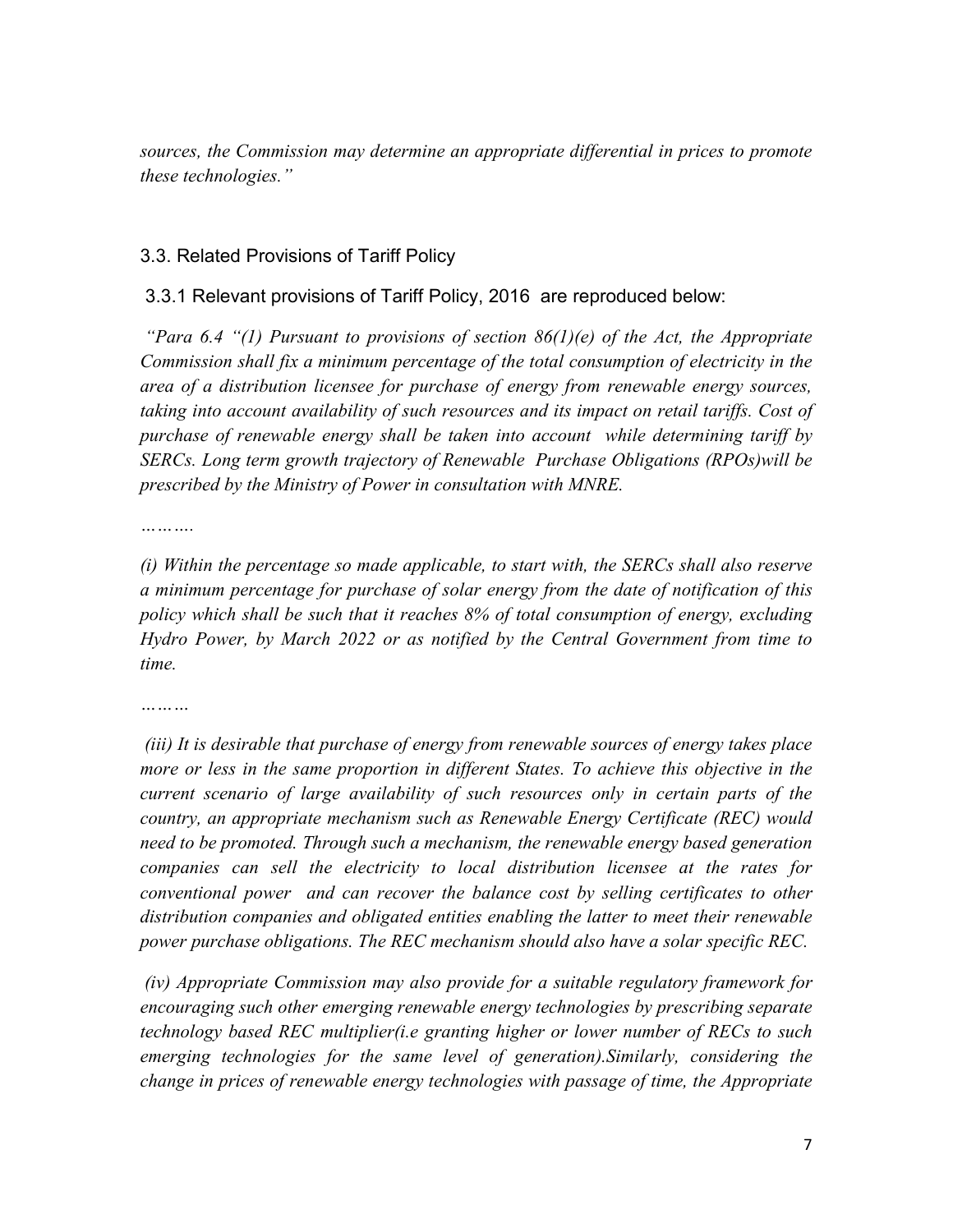Commission may prescribe vintage based REC multiplier(i.e granting higher or lower number of RECs for the same level of generation based on year of commissioning of plant).

 (2) States shall endeavor to procure power from renewable energy sources through competitive bidding to keep the tariff low, except from the waste to energy plants. Procurement of power by Distribution Licensee from renewable energy sources from projects above the notified capacity, shall be done through competitive bidding process, from the date to be notified by the Central Government.

 However, till such notification, any such procurement of power from renewable energy sources projects, may be done under Section 62 of the Electricity Act, 2003."

3.4 Regulation 4 (2) of the Power Procurement from New and Renewable Sources of Energy Regulation, 2008, specifies as follows:

 $\binom{1}{2}$  While deciding the tariff for power purchase by distribution licensee from new and renewable sources based generators, the Commission shall, as far as possible, be guided by the principles and methodologies specified by:

- (a) Central Electricity Regulatory Commission
- (b) National Electricity Policy
- (c) Tariff Policy issued by the Government of India
- (d) Rural Electrification Policy
- (e) Forum of Regulators (FOR)
- (f) Central and State Governments

(3) The Commission shall, by a general or specific order, determine the tariff for the purchase of power from each kind of new and renewable sources based generators by the distribution licensee.

Provided where the tariff has been determined by following transparent process of bidding in accordance with the guidelines issued by the Central Government, as provided under section 63 of the Act, the Commission shall adopt such tariff."

3.5 The preamble of the Electricity Act,2003 promotes competition in the power

sector. The National Electricity Policy 2005 also promotes procurement of energy

from renewable energy sources and promotes purchase of renewable energy by

the distribution companies through competitive bidding process. The National

Electricity Policy and the Tariff Policy 2006 reconciled to the fact that it will take

some time for the nonconventional energy sources to compete with conventional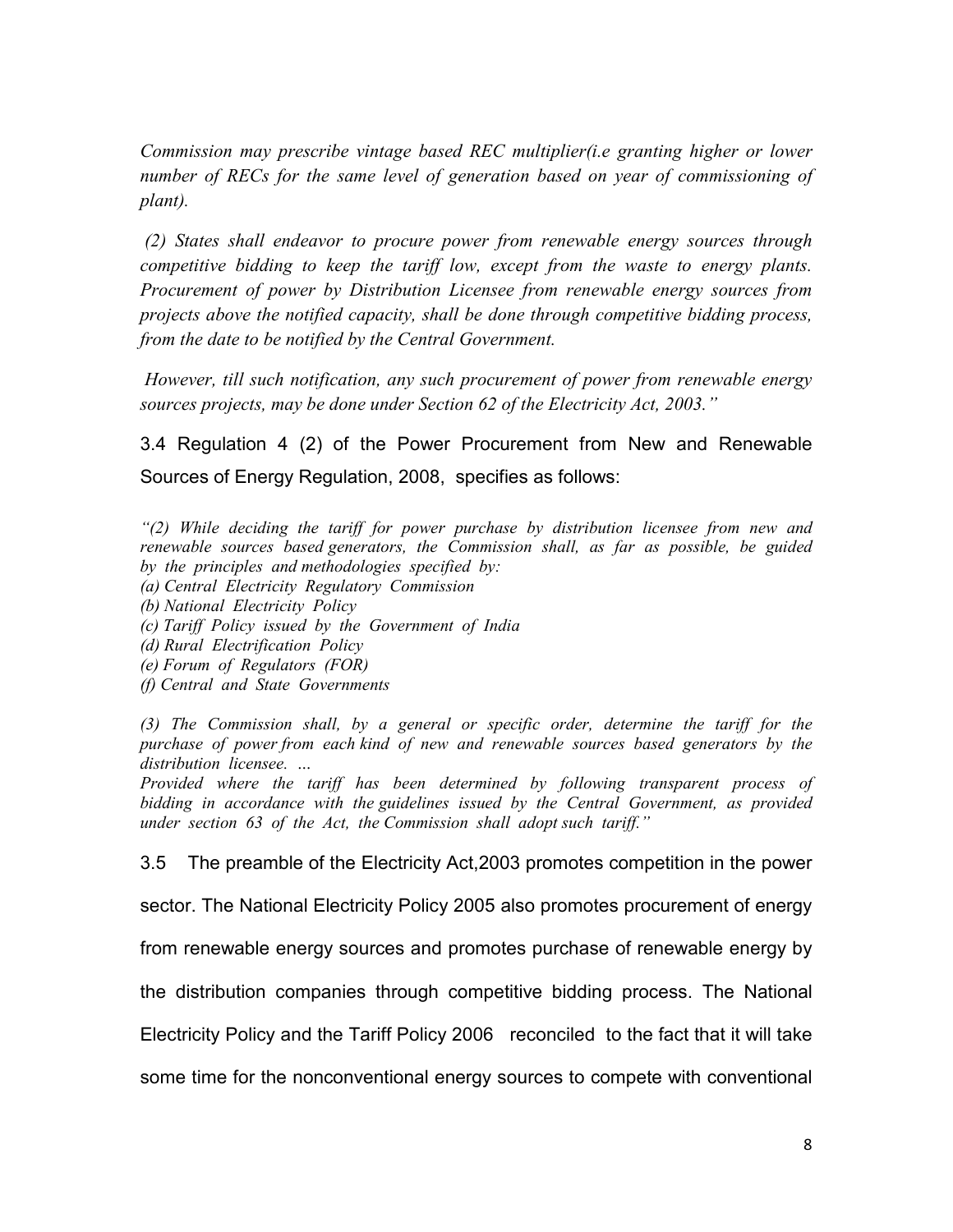sources of energy and hence recommended procurement from such sources by distribution companies at preferential tariffs to be determined by the Commissions. The Tariff Policy 2016 has reckoned that to keep the tariff low, states have to endeavour to procure power from renewable energy sources, except waste to energy plants, through competitive bidding and the Distribution licensee shall procure power from renewable energy sources from projects above the notified capacity, through competitive bidding process, from the date to be notified by the Central Government.

3.6 Commission's regulations on Power Procurement from New and Renewable Sources of Energy provides for determination of tariff by generic or specific order and to adopt a tariff if the tariff has been determined by a transparent process following guidelines issued by Central Government.

3.7 The Central Electricity Regulatory Commission in its Regulations on Tariff determination for renewable energy sources issued on 17.4.2017 has not fixed any generic tariff for wind and solar power for the reason that setting generic tariff based on norms may not provide the right price signals. However, the Central Commission has set financial and operational norms that would serve as ceiling norms for determination of project specific tariff.

3.8 Government of India has issued guidelines for tariff based competitive bidding process for procurement of power from grid connected solar power projects vide resolution No. 23/27/2017-R&R.-1 dt.3.8.2017.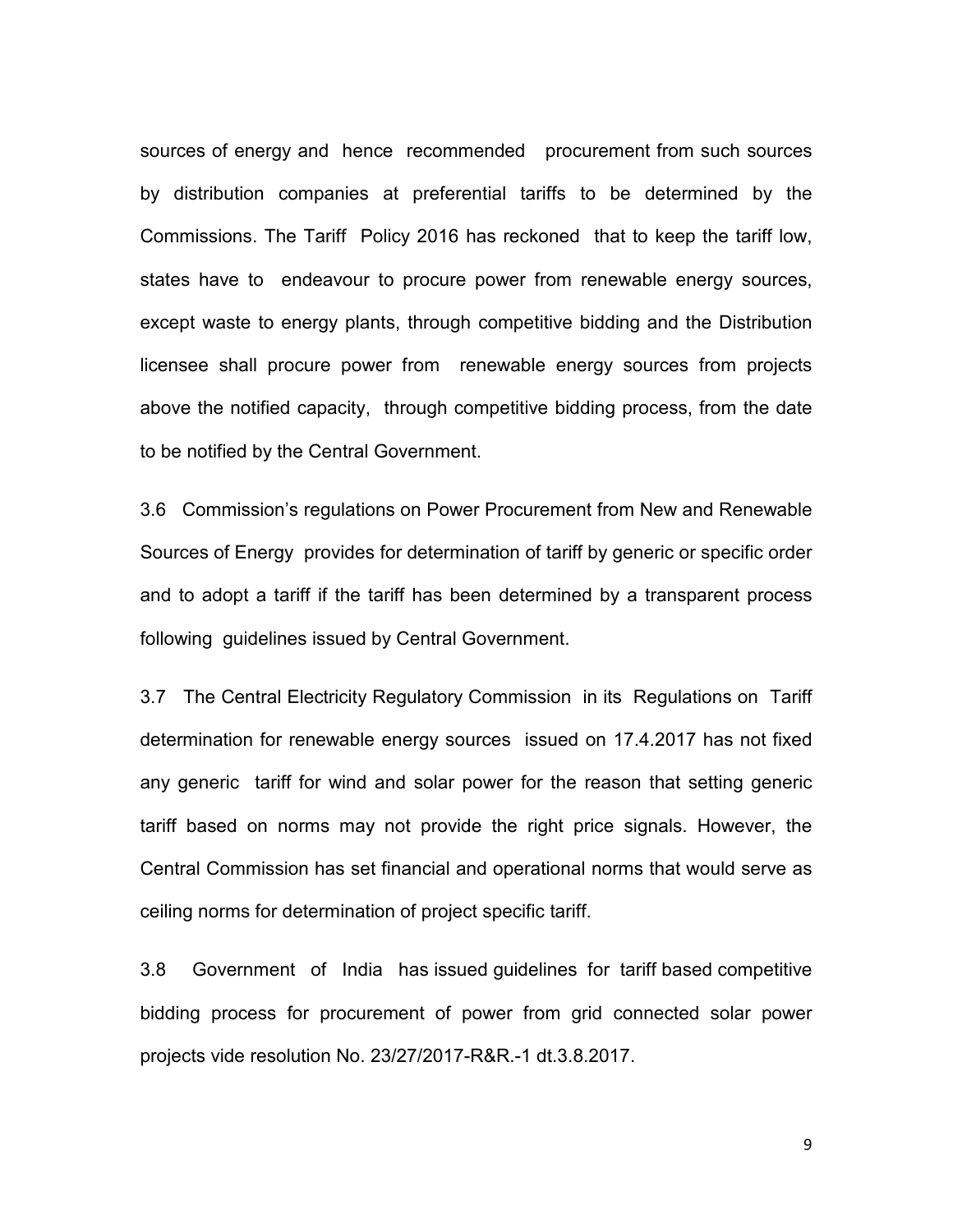3.9 The tariff determined for solar power in the last tariff order of 2017 dt.28.3.2017 was Rs.4.50 per unit without accelerated depreciation and Rs.4.41 per unit with accelerated depreciation. A combination of factors of low module prices, loans with cheap rates of interest, location of projects, have lead to low tariff rates to the extent of Rs.2.44 per unit, in the auctions held for solar power. Since the issue of the last solar tariff order on 28.3.2017, prices of solar modules have reduced by 20%. Therefore, there is a need to have a new preferential tariff in place.

#### 4.0 Tariff methodology

4.1 Commission adopted the methodology of cost plus, single part, levellised tariff while determining the tariff for solar power in all its earlier orders issued in 2014, 2016 and the latest Order No.2 of 2017 dt.28.3.2017. Commission proposes to adopt the same methodology in this tariff order also.

### 5.0 Tariff components

5.1 The Commission has carried out a detailed analysis of the existing policies/procedures and commercial mechanisms in respect of solar power generation. The tariff determined in a cost plus scenario, would depend significantly on the following operating and financial parameters:

1. Capital cost

2. Capacity Utilization Factor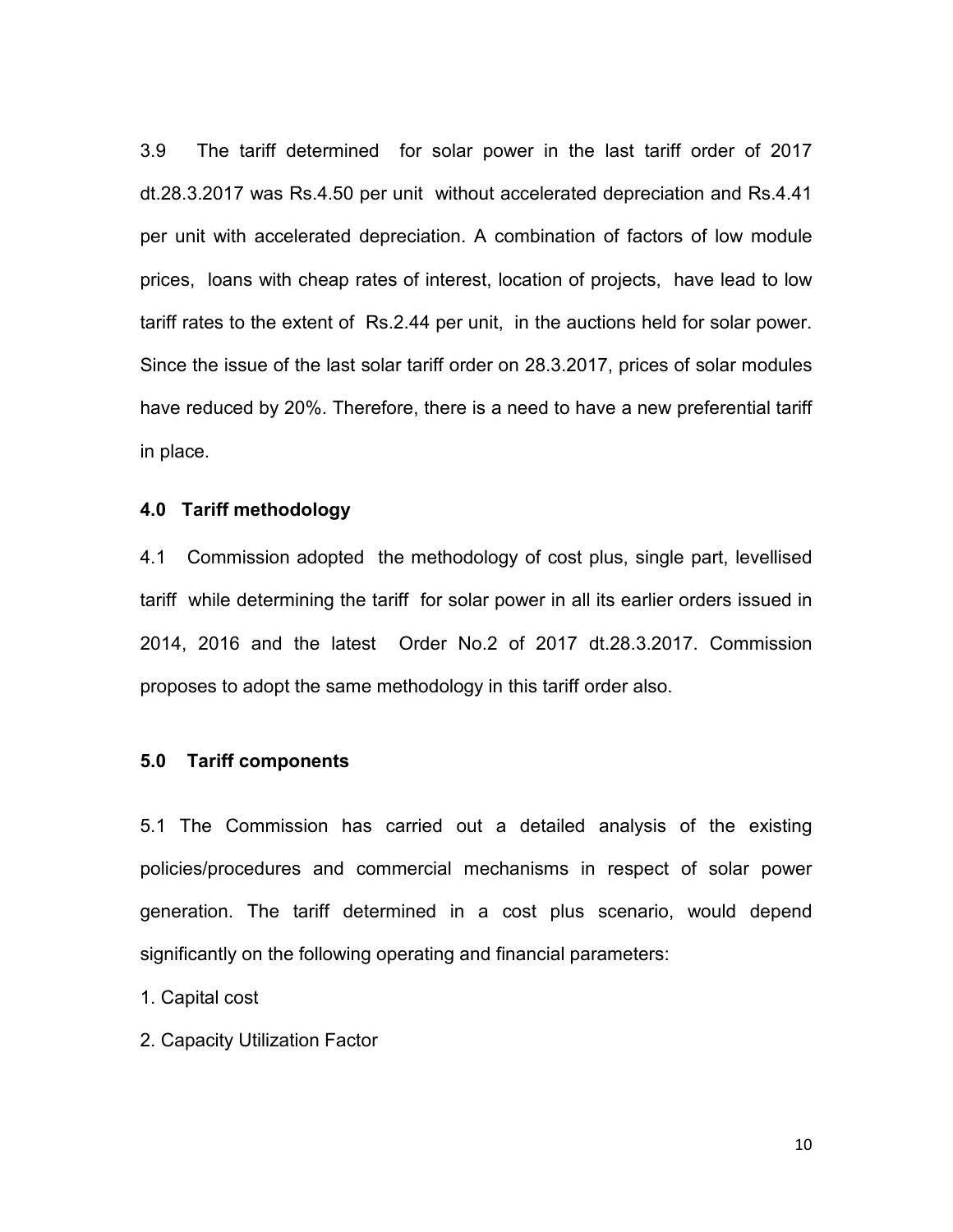- 3. Operation and Maintenance expenses
- 4. Insurance cost
- 5. Debt-Equity ratio
- 6. Term of Loan and Interest
- 7. Life of plant and machinery
- 8. Return on Equity
- 9. Depreciation rate applicable
- 10. Interest and Components of Working Capital
- 11.Discount factor
- 12.Auxiliary consumption

#### 5.2 Capital cost

5.2.1 The cost of the equipments involved is an important factor in determination of overall cost of the plants. The main components of a photovoltaic power plant are the photo voltaic modules, inverters, module mounting structures, cables, control panels, switchyard etc. Apart from the above, erection of power plant involves cost of land, civil works and evacuation infrastructure.

5.2.2 Since the issue of the last tariff order on solar power in Order No.2 of 2017 dt.28.3.2017, market reports (pvXchange -EU spot market module price, PV spot market price index) indicate a decline in price of solar PV cells by 20%. Some of the solar PV installation cost analysis reports converge on a per MW capital cost of Rs.3 crores per MW. However, considering fluctuations in solar prices recently, Commission proposes a capital cost of Rs.3.5 crores per MW.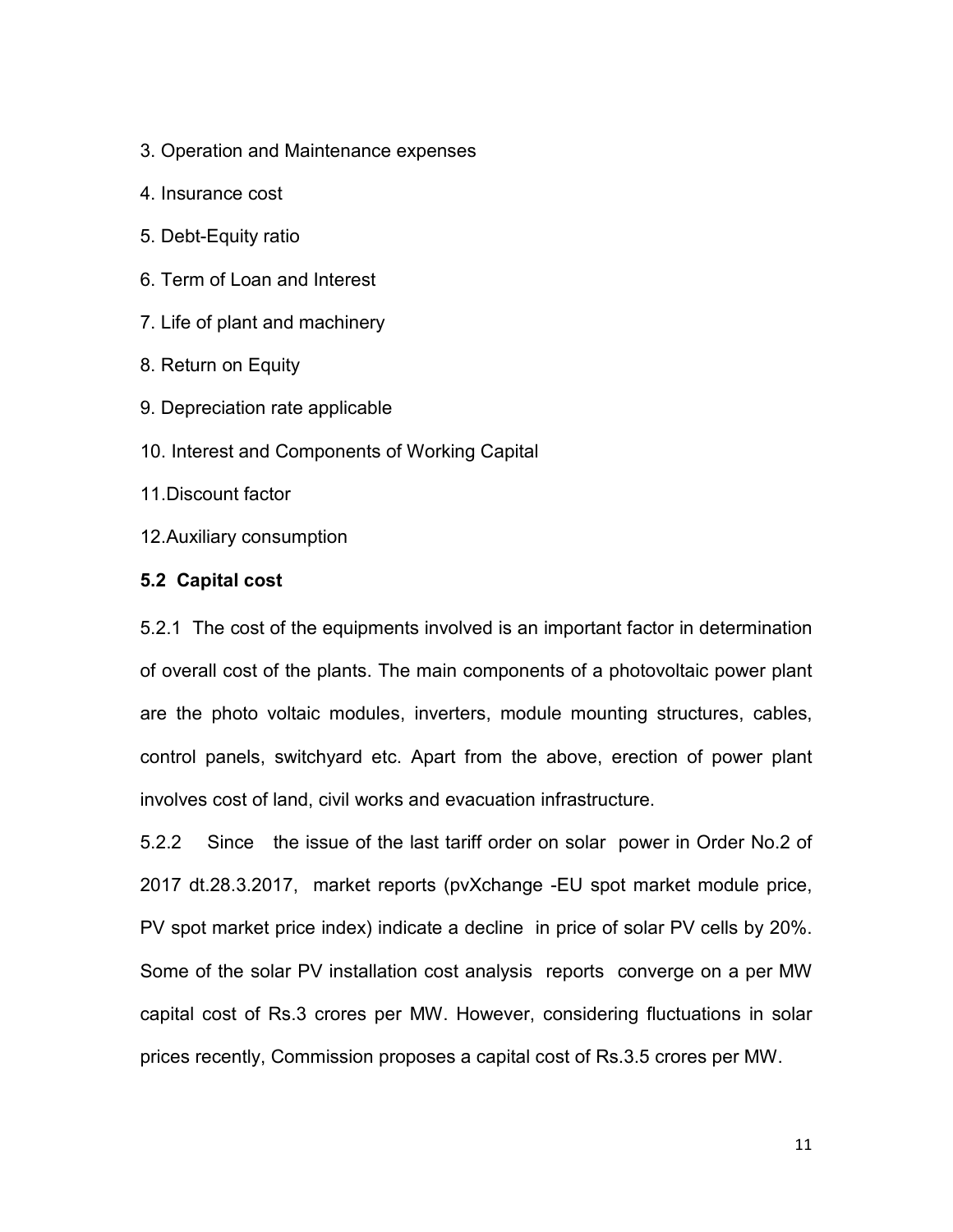5.2.3 The capital costs adopted by other SERCs are as below:

| SI.No.         | <b>Order of State ERCs</b>         | Capital Cost per MW |
|----------------|------------------------------------|---------------------|
|                |                                    | Rs. in Crores       |
|                | Karnataka ERC - Discussion paper   | 3.5                 |
|                | dt.6.2.2018                        |                     |
| 2 <sub>1</sub> | Maharashtra ERC Order dt.28.4.2017 | 4.2474              |
| 3.             | Rajasthan ERC Order dt.9.10.2017   | 3.5836              |

5.2.4 The Capital cost as proposed is inclusive of all capital works i.e plant and machinery, auxiliaries, costs towards changing inverter during the life-time, land, civil work, erection and commissioning, financing and interest during construction, and evacuation infrastructure. The capital cost fixed for solar PV is inclusive of cost of module degradation. It is upto the developer to identify the appropriate land based on solar insolation and cost.

5.2.5 With cheaper availability of solar PV power and no investment in the Solar Thermal sector even after issue of three tariff orders, Commission proposes to do away with the determination of generic tariff for solar thermal power plants.

# 5.3 Capacity Utilisation Factor(CUF)

5.3.1 The CUF considered by other SERCs are as follows:

| SI.No. | <b>Order of State ERCs</b>         | <b>CUF</b> |
|--------|------------------------------------|------------|
|        | Karnataka ERC - Discussion paper   | 19%        |
|        | dt.6.2.2018                        |            |
|        | Maharashtra ERC Order dt.28.4.2017 | 19%        |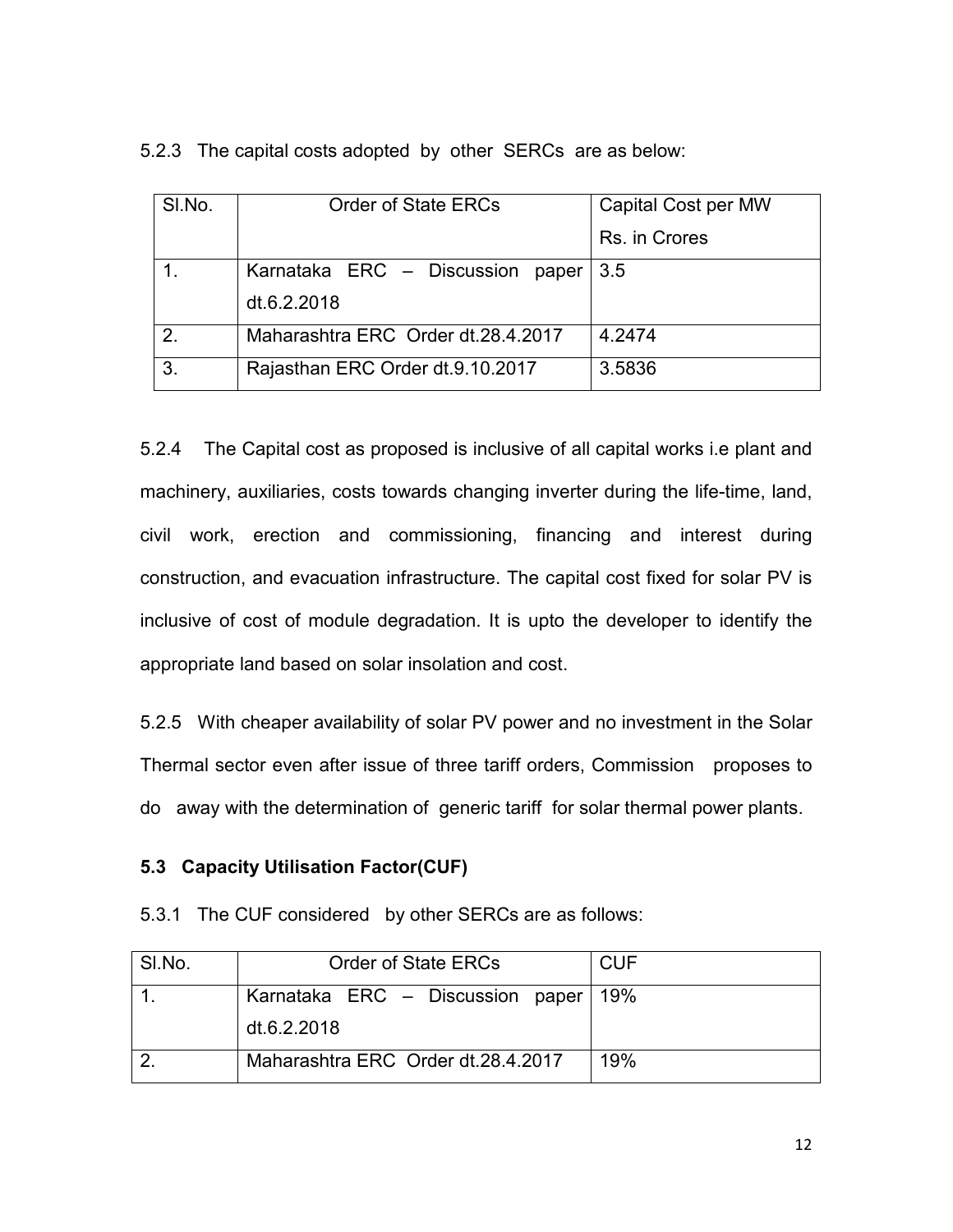| 20%<br>Rajasthan ERC Order dt.9.10.2017 |
|-----------------------------------------|
|-----------------------------------------|

5.3.2 The CUF considered in the earlier tariff orders on Solar power issued by the Commission was 19% for Solar PV power plant. The Commission proposes to adopt the same in this order also. The normative CUF proposed in this paper is taking into account the deration of output.

### 5.4 Operation and Maintenance(O&M) cost

5.4.1 The operation and maintenance cost considered by other SERCs are as follows:

| SI.No.         | <b>Order of State ERCs</b>          | O&M cost in Rs. per       |
|----------------|-------------------------------------|---------------------------|
|                |                                     | <b>MW</b>                 |
| $\mathbf 1$ .  | Karnataka ERC - Discussion<br>paper | 3.5 Lakhs ; escalation at |
|                | dt.6.2.2018                         | 5.72%                     |
| 2 <sub>1</sub> | Maharashtra ERC Order dt. 28.4.2017 | 14.03 Lakhs; escalation   |
|                |                                     | at 4.85%                  |
| 3.             | Rajasthan ERC Order dt.9.10.2017    | 7.41 Lakhs; escalation    |
|                |                                     | at 5.85%                  |

5.4.2 The Commission in its last three orders on Solar Power, adopted O&M expense of 1.4% of capital cost of solar projects with an escalation of 5.72% from the second year. The Commission proposes to adopt the same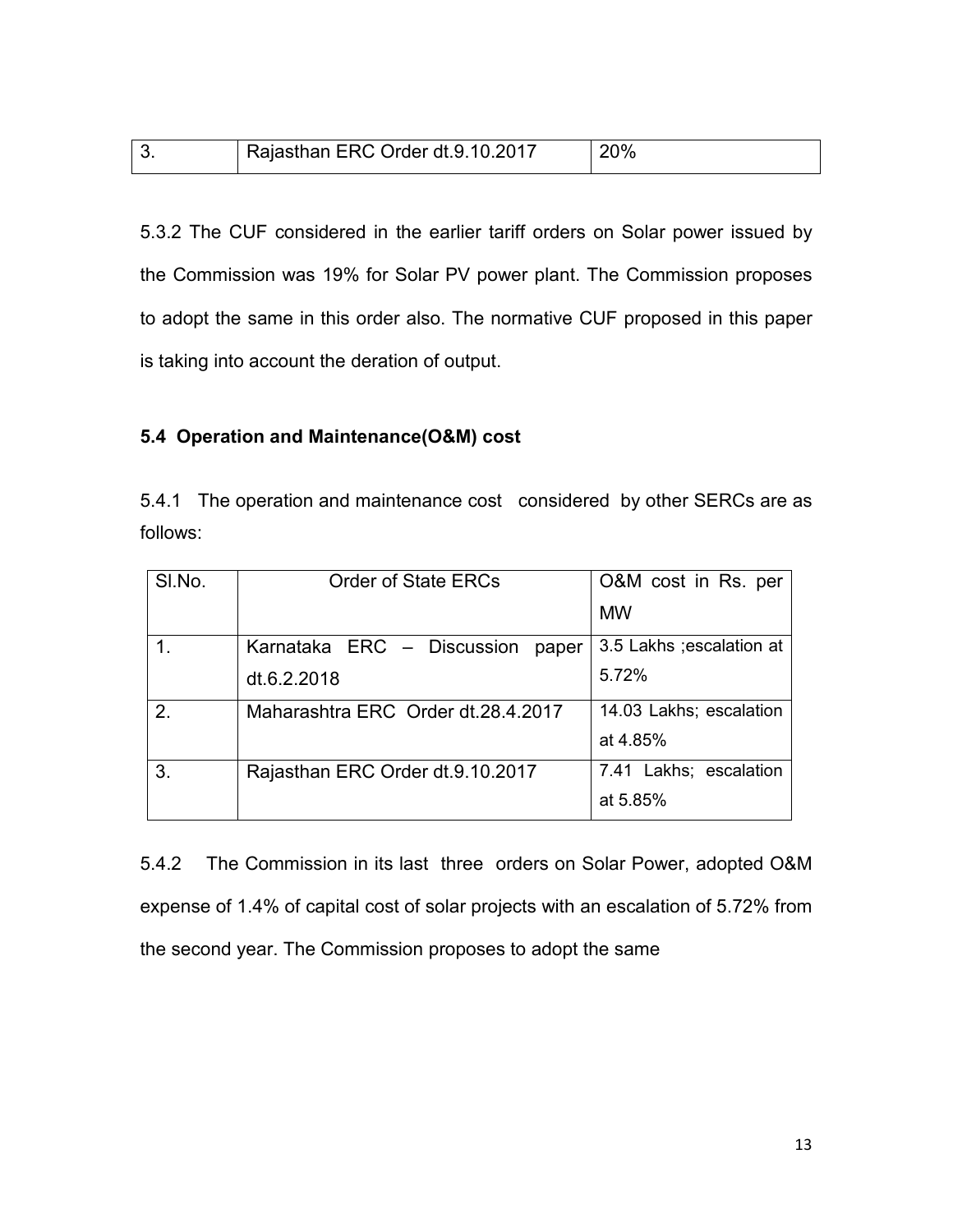### 5.5 Insurance cost

5.5.1 In the two tariff orders for Solar power issued by the Commission, 0.35% of net asset value as insurance cost was adopted by the Commission. The Commission proposes to adopt the same in the next order.

## 5.6 Debt and Equity

5.6.1 The Tariff Policy lays down a debt equity ratio of 70: 30 for power projects. The Commission proposes to adopt this ratio as specified in its Tariff Regulations 2005 and as adopted in the earlier Orders on new and renewable power.

# 5.7 Term of loan and Rate of interest

5.7.1 The term of loan and rate of interest considered by other ERCs are as follows:

| SI.No.           | <b>Order of State ERCs</b>         | Term and rate of interest                                         |
|------------------|------------------------------------|-------------------------------------------------------------------|
| 1 <sub>1</sub>   | Karnataka ERC - Discussion paper   | 12 years, $9%$                                                    |
|                  | dt.6.2.2018                        |                                                                   |
| 2.               | <b>ERC</b><br>Maharashtra<br>Order | 12 years, 11%                                                     |
|                  | dt.28.4.2017                       |                                                                   |
| 3.               | Rajasthan ERC Order dt.9.10.2017   | 12 years, 12.30%                                                  |
| $\overline{4}$ . | CERC in RE tariff regulation dt.   | 13 years, normative interest                                      |
|                  | 17.4.2017                          | rate of two hundred (200) basis<br>points above the average State |
|                  |                                    | Bank of India MCLR (one year                                      |
|                  |                                    | tenor) prevalent during the last                                  |
|                  |                                    | available six months                                              |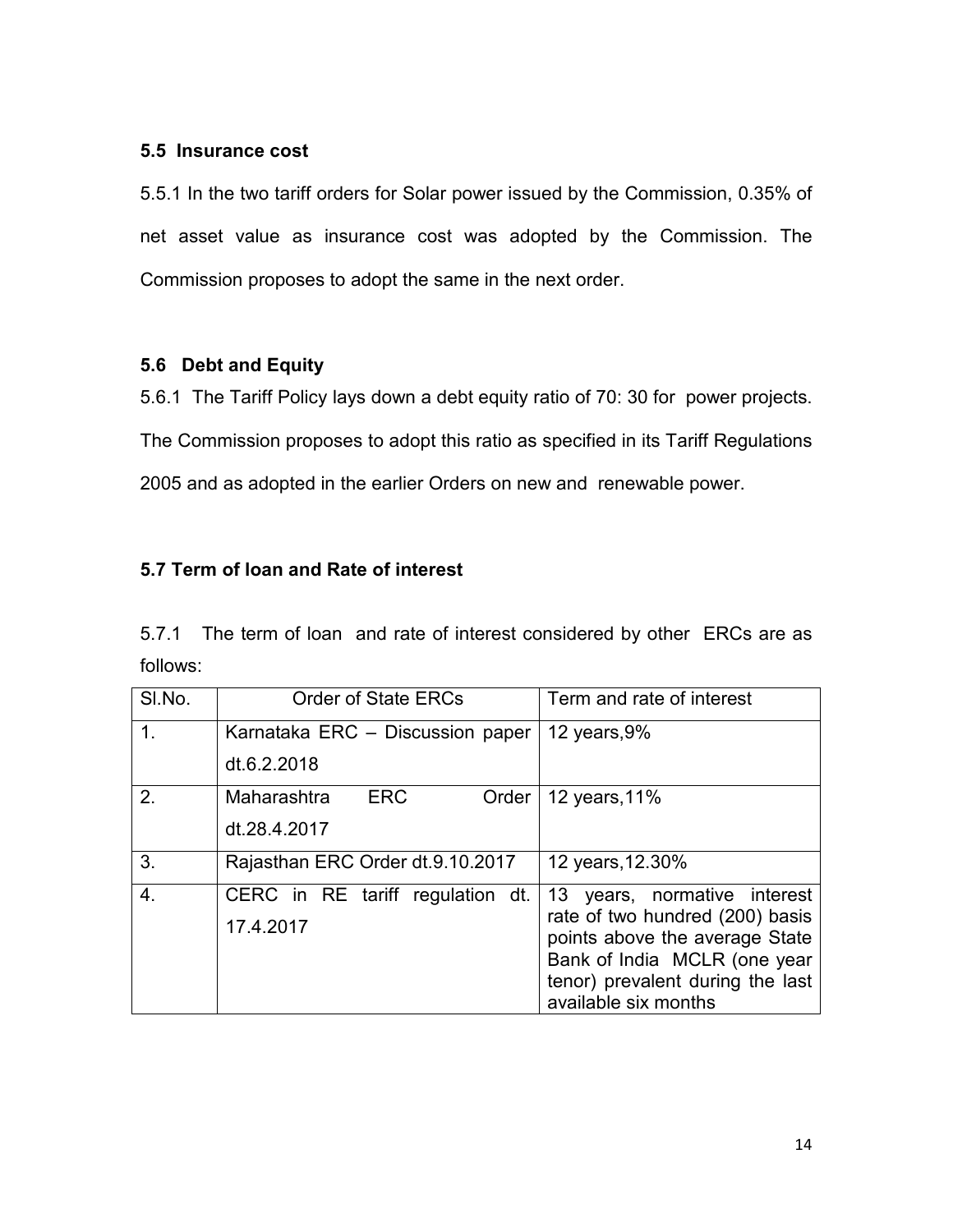5.7.2 Commission proposes term of loan of 10 years with one year moratorium as adopted in the previous orders of solar energy. The prevalent lending rate being the marginal cost of funds based lending rate at which the bank prices all its loans, Commission proposes to adopt the latest MCLR (Marginal Cost of funds based Lending Rate) of 1 year of 7.95% notified by the State Bank of India in February 2018 plus 200 basis points which is 9.95% .

## 5.8 Life of Plant and Machinery

5.8.1 Commission considers a life period of 25 years as adopted in its earlier orders for solar energy.

## 5.9 Return on Equity (RoE)

|  |  |  | 5.9.1 The Return on Equity considered by other SERCs: |  |
|--|--|--|-------------------------------------------------------|--|
|--|--|--|-------------------------------------------------------|--|

| SI.No.           | <b>Order of State ERCs</b>         | <b>RoE</b>                                    |
|------------------|------------------------------------|-----------------------------------------------|
| $\mathbf{1}$ .   | Karnataka ERC - Discussion paper   | 14%                                           |
|                  | dt.6.2.2018                        |                                               |
| 2 <sub>1</sub>   | <b>ERC</b><br>Maharashtra<br>Order | $1st$ 10 years - 20.34%;11 <sup>th</sup> year |
|                  | dt.28.4.2017                       | onwards 24.47%                                |
| 3.               | Rajasthan ERC Order dt.9.10.2017   | 16%                                           |
| $\overline{4}$ . | CERC in RE tariff regulation dt.   | 14% grossed up with prevailing                |
|                  | 17.4.2017                          | MAT(20.26%) on $1st$ of April of              |
|                  |                                    | previous year.                                |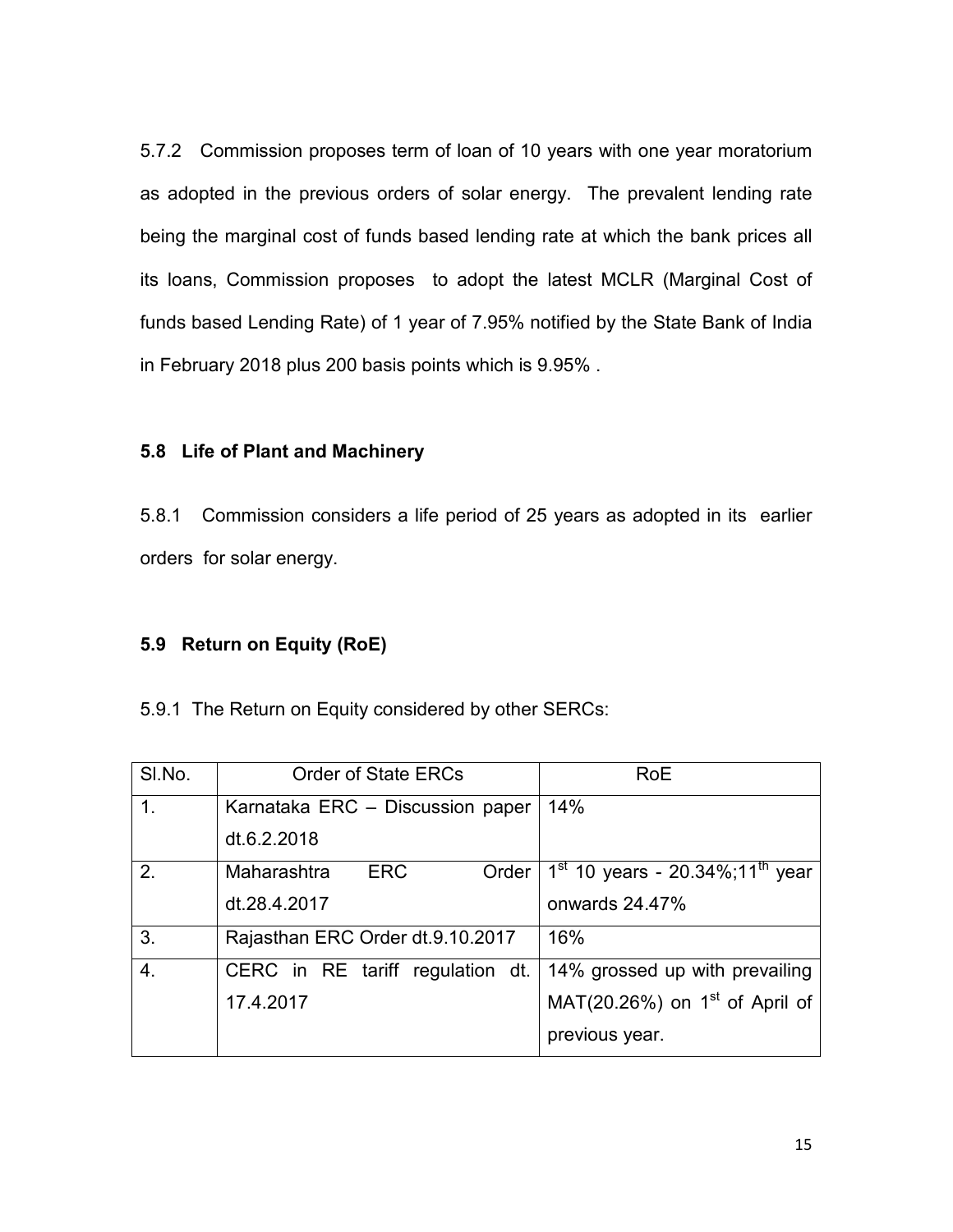5.9.2 Commission proposes to adopt normative RoE of 17.56% as adopted by CERC in its RE Regulations of 2017 and RE Tariff order for 2017-18.

### 5.10 Depreciation

| SI.No.           | <b>Order of State ERCs</b>       | Depreciation                   |
|------------------|----------------------------------|--------------------------------|
| 1 <sub>1</sub>   | Karnataka ERC - Discussion paper | $1^{st}$ 12 years - 5.83% p.a; |
|                  | dt.6.2.2018                      | Balance spread over remaining  |
|                  |                                  | years.                         |
| 2.               | ERC<br>Maharashtra<br>Order      | $1st$ 12 years - 5.83%<br>p.a; |
|                  | dt.28.4.2017                     | Balance 1.54% p.a.             |
| 3.               | Rajasthan ERC Order dt.9.10.2017 | $1st$ 12 years - 5.83%<br>p.a; |
|                  |                                  | Balance 1.54% p.a.             |
| $\overline{4}$ . | CERC in RE tariff regulation dt  | 5.28% per annum for first 13   |
|                  | 17.4.2017                        | years; Balance spread<br>over  |
|                  |                                  | remaining useful life.         |

5.10.1 The Depreciation considered by other ERCs:

5.10.2 The Commission in its Orders on Wind, Bio-mass and Bagasse based energy issued during the year 2012 has depreciated the value of plant and machinery to 90% of the initial value for the life period using the straight line method which translates to 3.6% per annum. The same method was adopted in the tariff orders issued for solar power. Depreciation was calculated on 95% of the capital investment in the last three orders on solar power. The Commission proposes to adopt the same method for the life period of 25 years.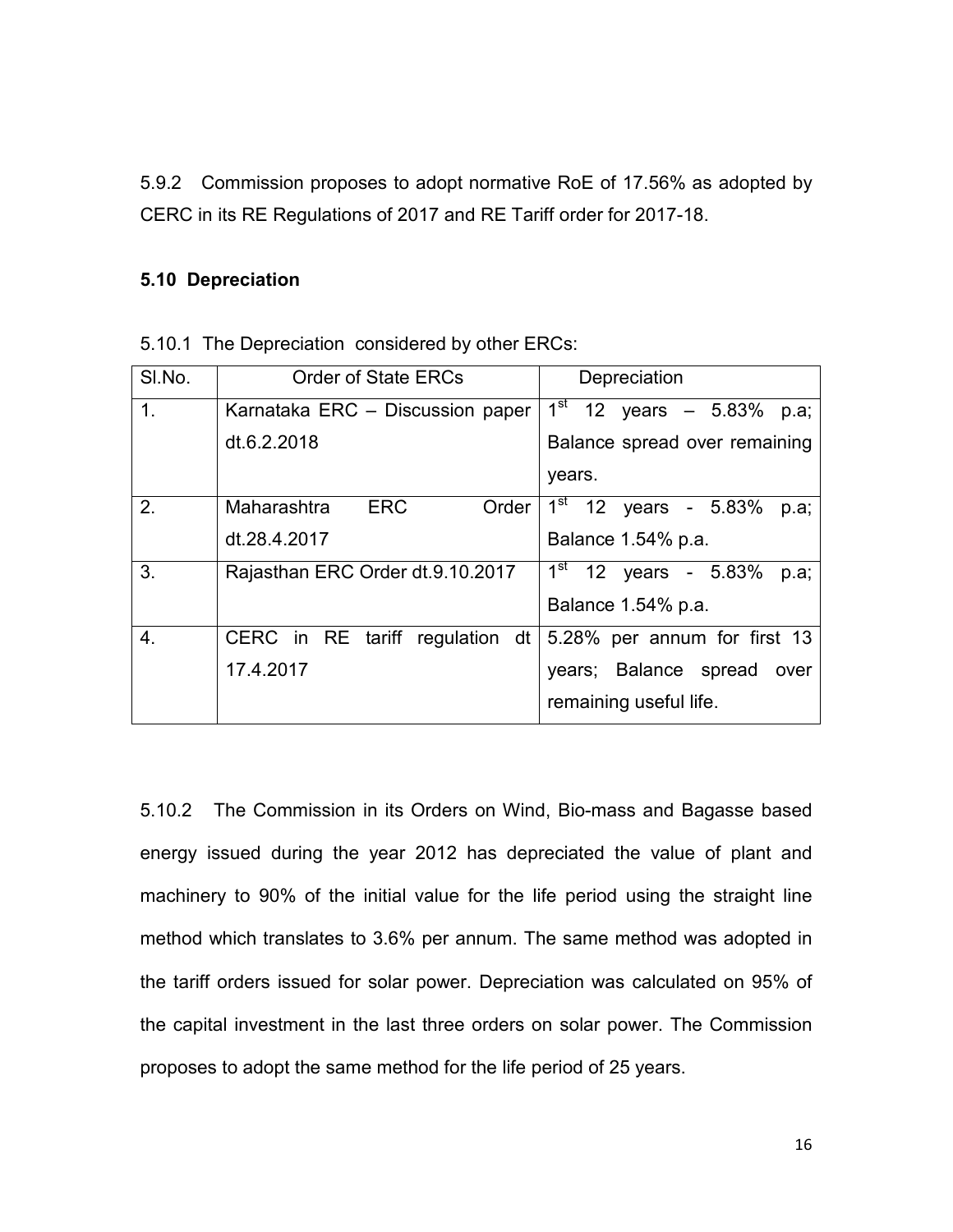# 5.11 Interest and Components of Working Capital

| SI.No.           | Order of State ERCs                | <b>Interest and Components</b>          |
|------------------|------------------------------------|-----------------------------------------|
| 1 <sub>1</sub>   | Karnataka ERC - Discussion paper   | 10%; receivables -1 month               |
|                  | dt.6.2.2018                        |                                         |
| 2.               | <b>ERC</b><br>Order<br>Maharashtra | 11%; O&M<br>$-1$<br>month,              |
|                  | dt.28.4.2017                       | maintenance<br>spares-15%;              |
|                  |                                    | receivables $-2$ months                 |
| 3.               | Rajasthan ERC Order dt.9.10.2017   | 11.8%; $O&M - 1$ month,                 |
|                  |                                    | maintenance spares-15%;                 |
|                  |                                    | receivables $-1.5$ months               |
| $\overline{4}$ . | CERC in RE tariff regulation dt.   | $O&M - 1$ month, maintenance            |
|                  | 17.4.2017                          | spares-15%; receivables $-2$<br>months. |
|                  |                                    | Normative interest rate of three        |
|                  |                                    | hundred (300) basis points              |
|                  |                                    | above the average State Bank            |
|                  |                                    | of India MCLR (one year tenor)          |
|                  |                                    | prevalent during<br>the<br>last         |
|                  |                                    | available six months                    |

5.11.2 Interest on working capital is proposed at 300 basis points above the average State Bank of India MCLR(one year tenor) at 10.95% and one month Operation and Maintenance cost and two months receivables as working capital components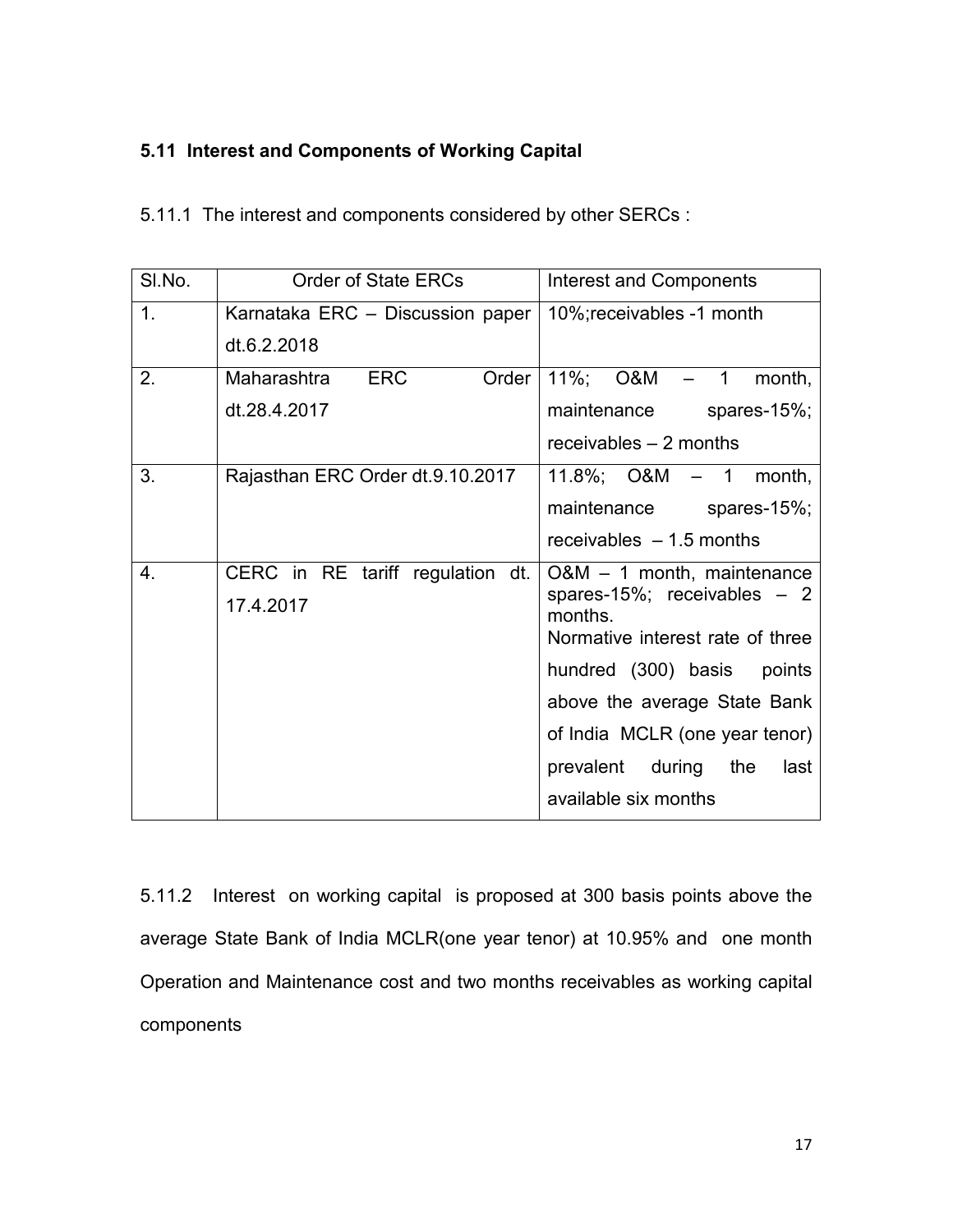## 5.12 Auxiliary consumption

5.12.1 Auxiliary consumption considered to be negligible in Solar PV generation, Commission has not considered auxiliary consumption in Solar PV generation in its earlier orders and proposes to do the same in this order.

## 5.13 Discount factor

5.13.1 A discount factor of 8.75% equal to the post tax weighted average cost of the capital on the basis of normative debt: equity ratio (70:30) is adopted for the purpose of levellised tariff computation.

# 6.0 Tariff Determinants

6.1 . The financial and operational parameters in respect of Solar Power projects proposed in the paper are tabulated below:

| <b>Tariff Components</b>           | Values                                                                |
|------------------------------------|-----------------------------------------------------------------------|
| Capital cost                       | Rs. 3.5 Crores/MW                                                     |
| <b>CUF</b>                         | 19%                                                                   |
| Operation and maintenance expenses | 1.4% of Capital cost with escalation at<br>5.72% p.a from second year |
| Insurance                          | 0.35% of net asset value                                              |
| Debt-Equity ratio                  | 70:30                                                                 |
| Life of plant and machinery        | 25 years                                                              |
| <b>Return on Equity</b>            | 17.56%(pre-tax)                                                       |
| Term of Loan                       | 10 years with 1 year moratorium period                                |
| Interest on loan                   | 9.95%                                                                 |
| Depreciation                       | 3.6% on 95% of Capital cost                                           |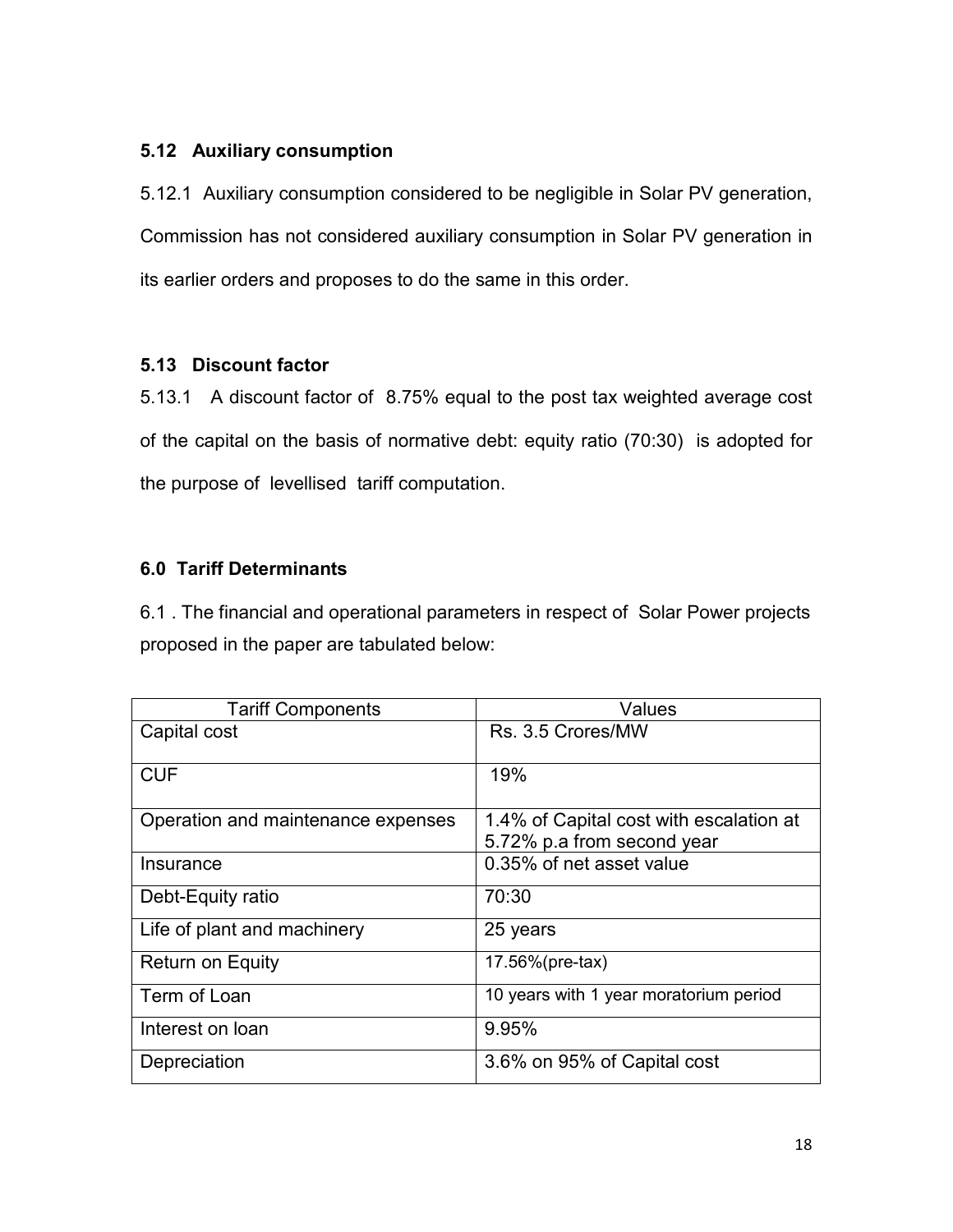| <b>Working Capital components</b> | one month O&M cost and two months<br>receivables |
|-----------------------------------|--------------------------------------------------|
| Interest on working capital       | 10.95%                                           |
| Discount factor                   | 8.75%                                            |

## 7.0 Solar Power Tariff

7.1 Solar power tariff is computed with reference to the determinants listed above. The tariff works out to Rs. 3.11 per unit without accelerated depreciation and Rs. 3.05 per unit with Accelerated Depreciation(AD). The tariff rates of other SERCs are tabulated below:

| SI.No.      | <b>Order of State ERCs</b>         | Tariff                  |
|-------------|------------------------------------|-------------------------|
| $\mathbf 1$ | Karnataka ERC - Discussion paper   | Rs.2.79                 |
|             | dt.6.2.2018                        |                         |
| 2.          | Maharashtra ERC Order dt.28.4.2017 | Rs.5.13 without A.D;    |
|             |                                    | <b>Rs.4.74 with A.D</b> |
| 3.          | Rajasthan ERC Order dt.10.7.2017   | Rs.3.93 without A.D;    |
|             |                                    | $Rs.3.66$ with $A.D$    |

# 8.0 Issues related to power purchase by Distribution licensee:

- 1. Quantum of power purchase by the Distribution licensee
- 2. Plant capacity limitations
- 3. CDM benefits
- 4. Billing and Payments
- 5. Energy Purchase Agreement
- 6. Control Period /Tariff Review Period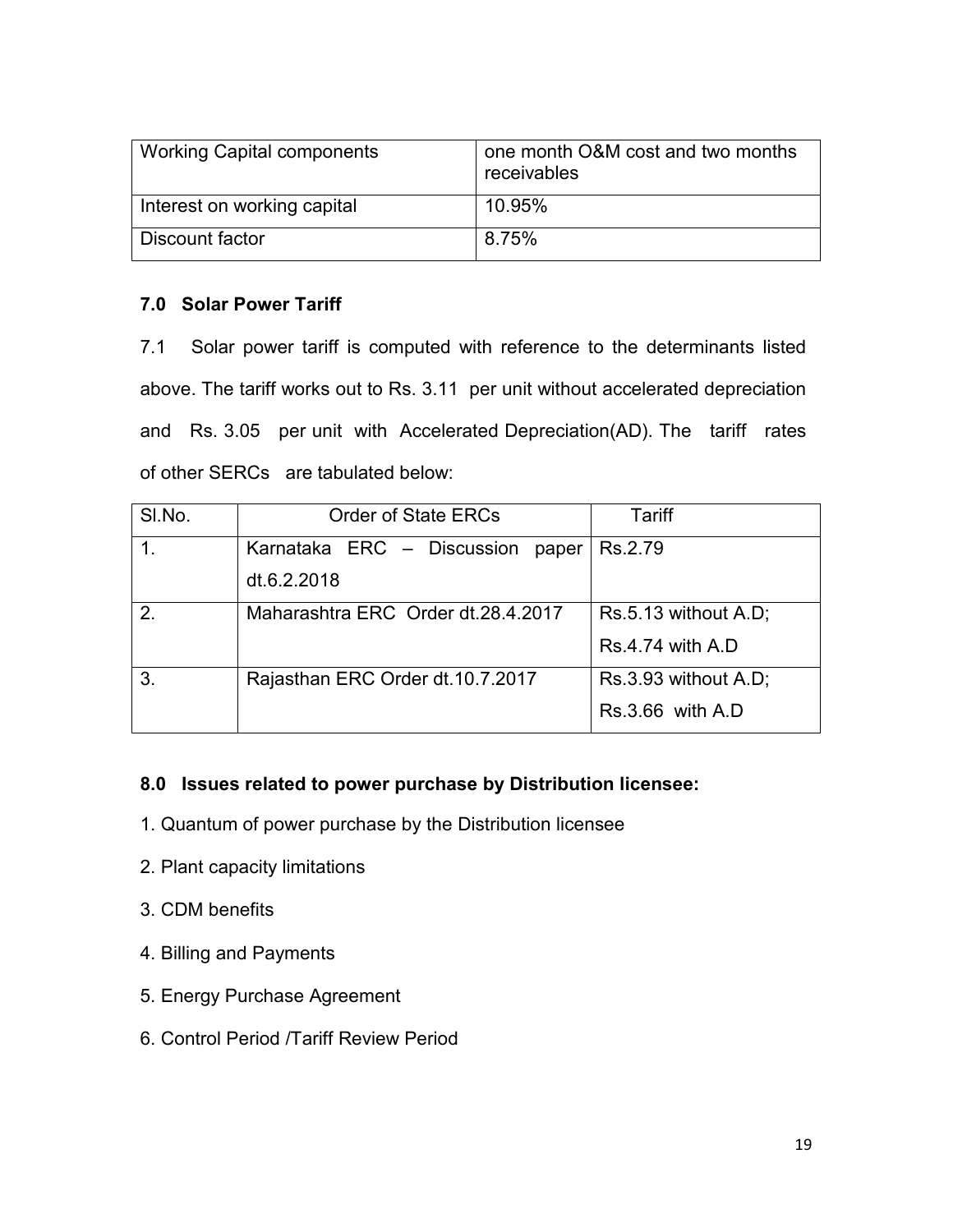#### 8.1 Quantum of power purchase by the Distribution licensee

8.1.1 The distribution licensee can purchase solar power at the rate determined by the Commission from the Solar Power Generators(SPGs) to meet the Renewable Power purchase Obligations(RPO) requirement on "first come first served basis". It is open to the Distribution licensee to procure the same through competitive bidding route following the guidelines of Government of India if it can realize a more competitive rate than the one determined by Commission's order. For any procurement in excess of RPO, specific approval shall be obtained from the Commission.

#### 8.2 Plant Capacity limitations

8.2.1 The Commission in the last tariff order for solar power had limited the purchase by the distribution licensee from solar power plants of 1 MW capacity and above. The Commission proposes to adopt the same in this order also.

#### 8.3 CDM benefits

8.3.1 In the earlier orders issued on renewable energy, the Commission adopted the following formula for sharing of CDM benefits as suggested by the Forum of Regulators (FOR):

"The CDM benefits should be shared on gross basis starting from 100% to developers in the first year and thereafter reducing by 10% every year till the sharing becomes equal (50:50) between the developer and the consumer in the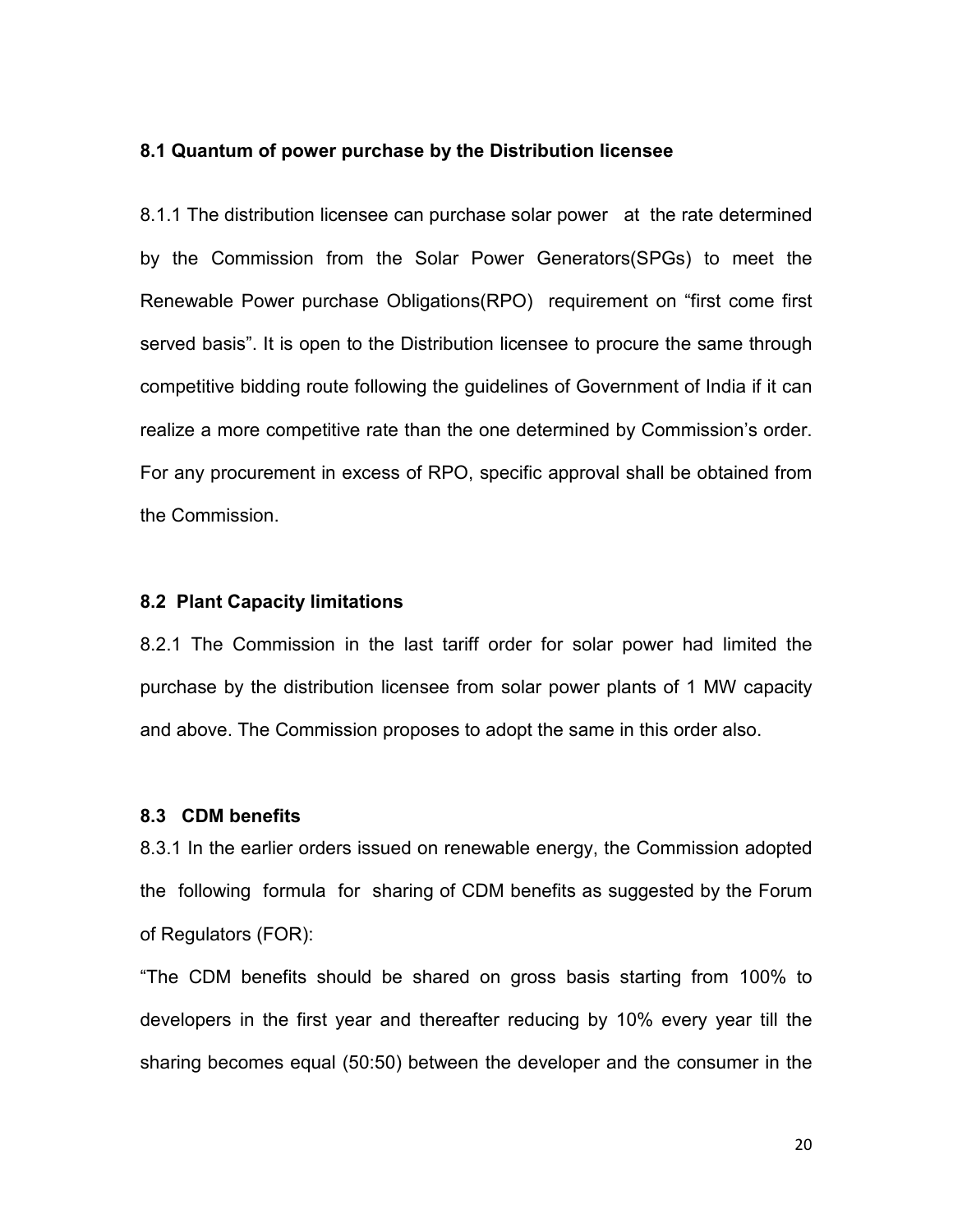sixth year. Thereafter, the sharing of CDM benefits will remain equal till such time the benefits accrue."

8.3.2 The Commission accepted the formula recommended by the Forum of Regulators in its earlier order. The Commission proposes to adopt the same formula. The distribution licensee shall account for the CDM receipts in the next ARR filing.

#### 8.4 Billing and Payments

8.4.1 When a solar generator sells power to the distribution licensee, the generator shall raise the bill every month for the net energy sold after deducting the charges for power drawn from distribution licensee, reactive power charges etc. The distribution licensee shall make payment to the generator in 60 days of receipt of the bill. Any delayed payment beyond 60 days is liable for interest at the rate of 1% per month.

#### 8.5 Energy Purchase Agreement (EPA)

8.5.1. The format for Energy Purchase Agreement (EPA) shall be evolved as specified in the Commission's "Power procurement from New and Renewable sources of energy Regulations 2008" and amended from time to time. The agreement shall be valid for 25 years or life of the plant specified in the respective tariff order. The distribution licensee shall execute the Energy Purchase Agreement or convey its decision in line with this order within a month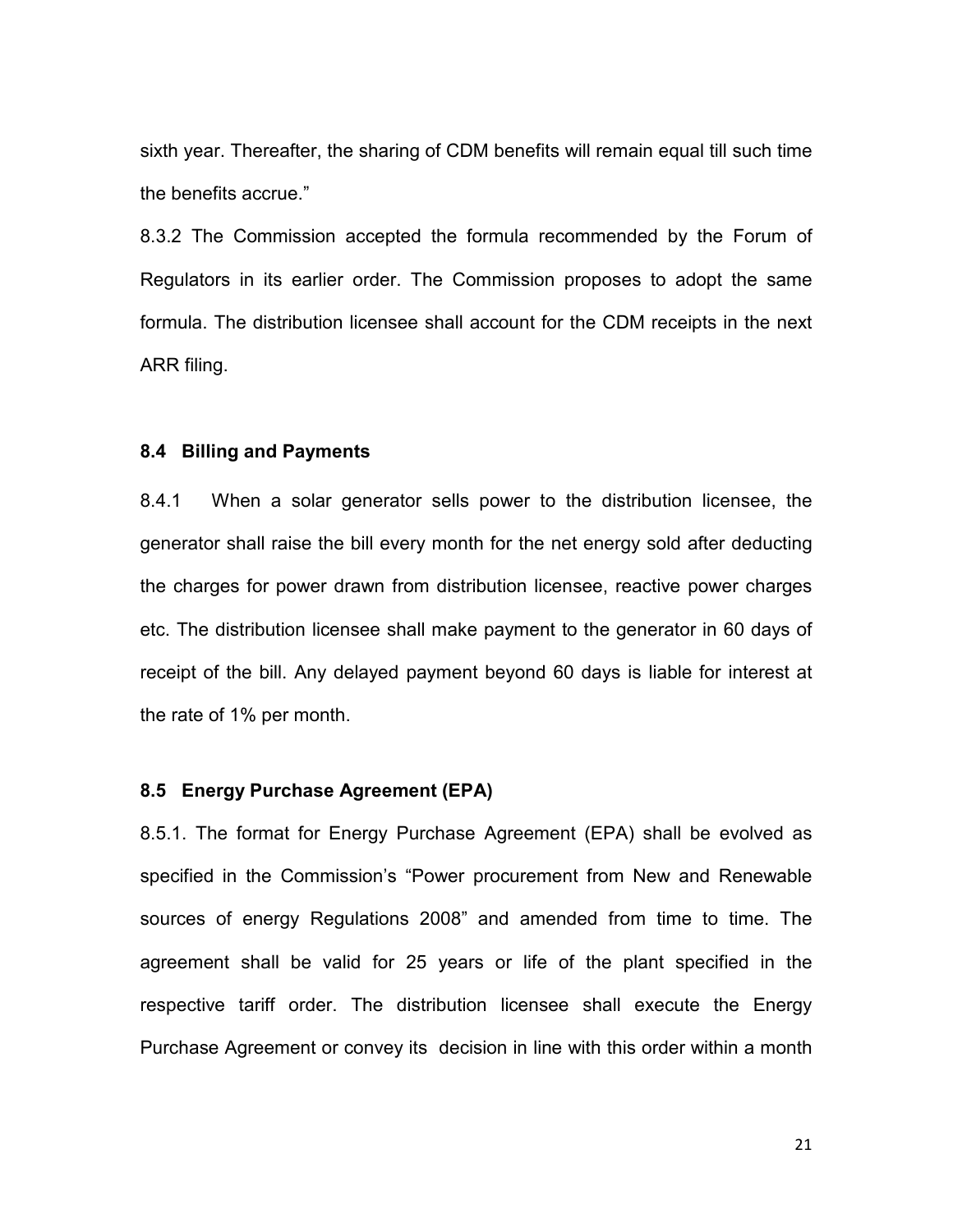of receipt of the proposal from the generator for selling the power. The agreement fees are governed by the Commission's Fees and Fines regulation.

### 8.6 Control Period /Tariff Review Period

8.6.1 Regulation 6 of the Power Procurement from New and Renewable Sources of Energy Regulations, 2008 of the Commission specifies that the tariff as determined by the Commission shall remain in force for such period as specified by the Commission in such tariff orders and the control period may ordinarily be two years.

8.6.2 As considered in the earlier orders of solar power, Commission proposes a control period of one year from the date of issue of the final order and tariff period is 25 years.

#### 9.0 Issues related to open access:

- 1. Open access charges Transmission and Wheeling, and Line losses
- 2. Cross subsidy surcharge
- 3. Reactive power charges
- 4. Grid availability charges
- 5. Energy Accounting and Billing Procedure
- 6. Energy wheeling agreement and fees
- 7. Security Deposit
- 8. Power factor disincentive
- 9. Metering
- 10. Connectivity and evacuation of power
- 11. Harmonics
- 12. Parallel Operation charges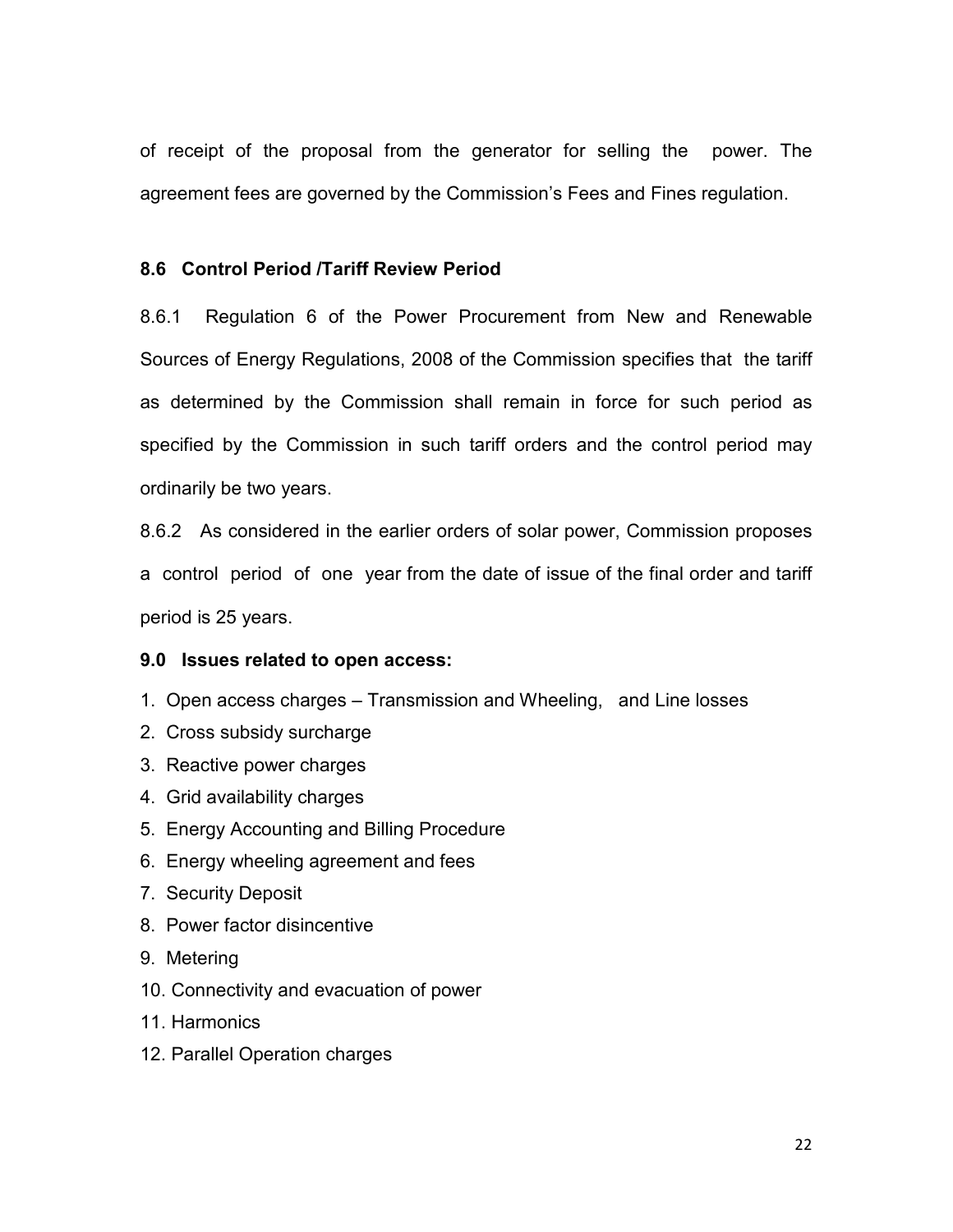#### 9.1 Open access charges and line losses

9.1.1 Transmission, Wheeling and Scheduling & System Operation charges are generally regulated by the Commission's Tariff regulations, Open access regulations and Commission's order on open access charges issued from time to time. However, as a promotional measure, under section 86(1) (e) of the Act, the Commission in the last three tariff orders adopted 30% in each of the transmission, wheeling and scheduling and system operation charges as applicable to the conventional power to the Solar power.

9.1.2 The price of solar power has reached grid parity and is even less than the coal fueled power plants. The concessions granted are being subsidized by other users of the network and ultimately borne by the consumers.

9.1.3 In the case of scheduling and system operation charges, the work done by SLDC is the same as in the case of conventional power. SLDC has to monitor the grid operations effectively on real time basis. The scheduling and system operation charges have to be determined in a non-discriminatory manner with reference to the functions of SLDC and there cannot be any concession.

9.1.4 Commission proposes to withdraw the incentives in phases every year by reducing the same by 10% every year. Transmission, Wheeling and Scheduling & System Operation charges are proposed at 40% of that applicable for conventional power plants notified by the Commission from time to time.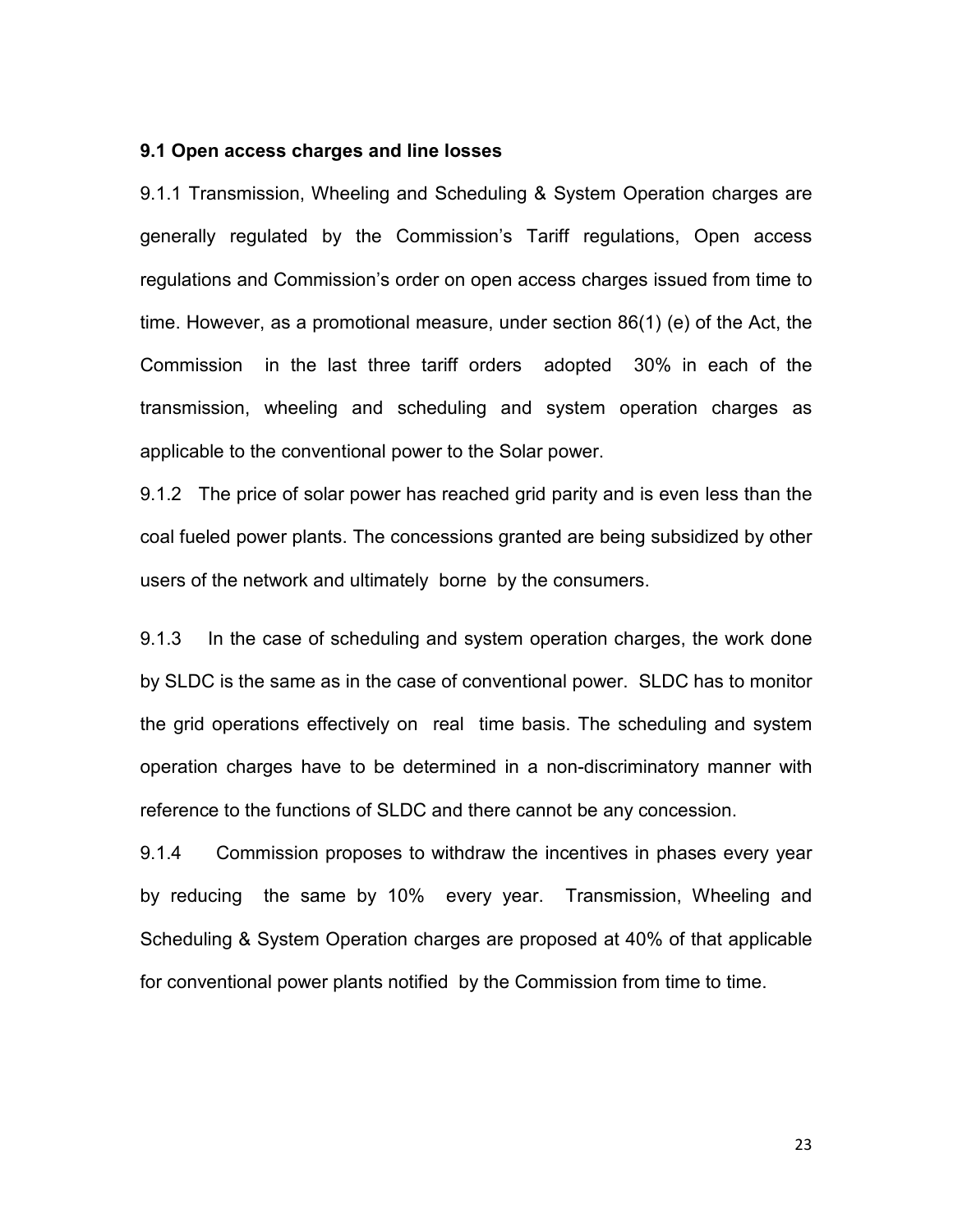9.1.5 In respect of the plants availing Renewable Energy Certificates (REC), 100% of the respective charges as specified in the relevant orders shall apply.

9.1.6 Apart from these charges, the SPGs shall have to bear the actual line losses in kind as specified in the respective orders of the Commission and as amended from time to time.

### 9.2 Cross subsidy surcharge

9.2.1 The Commission in its other tariff orders related to different renewable power and in the orders for solar power, has ordered to levy 50% of the cross subsidy surcharge for third party open access consumers. However, in this order, Commission proposes to withdraw the incentives in phases every year by reducing the same by 10% every year. Commission proposes levy of 60% of cross subsidy surcharge applicable to conventional power.

#### 9.3 Reactive Power Charges

9.3.1 Commission proposes to adopt the reactive power charges as specified in its Order on Open Access charges issued from time to time.

#### 9.4 Grid Availability Charges

#### 9.4.1 Charges for the start-up power supplied by the distribution licensee

9.4.1.1 The question of start up power does not arise for Solar PV generators.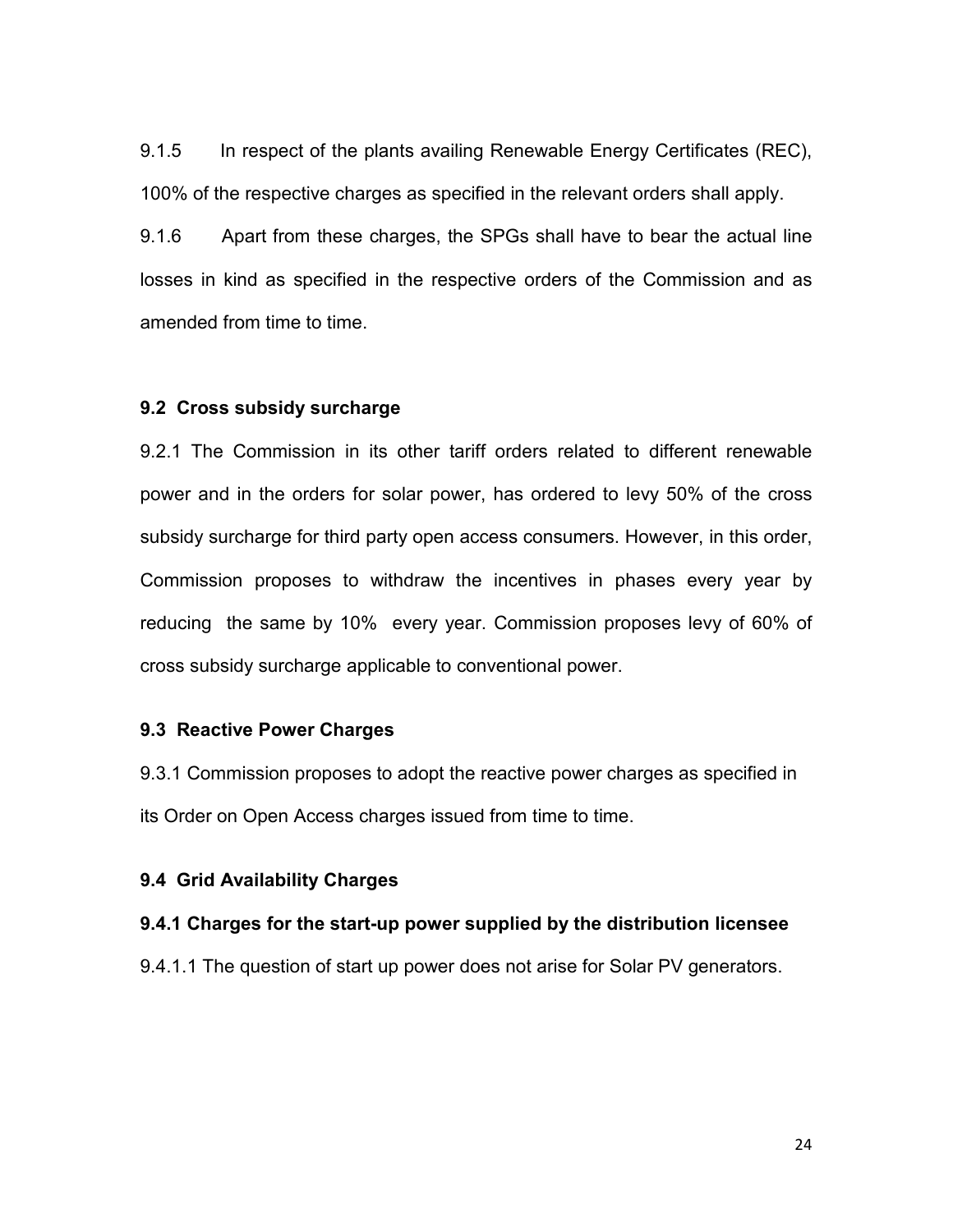#### 9.4.2 Stand by charges

9.4.2.1 If the drawal by the captive user or third party buyer exceeds generation, the energy charges and demand charges shall be regulated as per the Commission's Open Access regulation and Commission's regulations on Deviation Settlement Mechanism(DSM) and other relevant orders.

#### 9.5 Energy Accounting and Billing Procedure

9.5.1 The energy accounting shall be regulated by the Commission's Regulations on open access, DSM and Order on open access. Till such time the DSM is implemented in the State, if a solar power generator utilizes power for captive use or if he sells it to a third party, the distribution licensee shall raise the bill at the end of the billing period for the net energy supplied. The licensee shall record the slot wise generation and consumption during the billing period. Slot wise adjustment shall be for the billing period. Peak hour generation can be adjusted to normal hour or off peak hour consumption of the billing period and normal hour generation can be adjusted to off peak hour consumption of the billing period. Excess consumption will be charged at the tariff applicable to the consumer subject to the terms and conditions of supply.

9.5.2 When DSM is implemented, the licensee shall record the time block wise generation and consumption during the billing period. Time block wise adjustment shall be made for the billing period. Excess consumption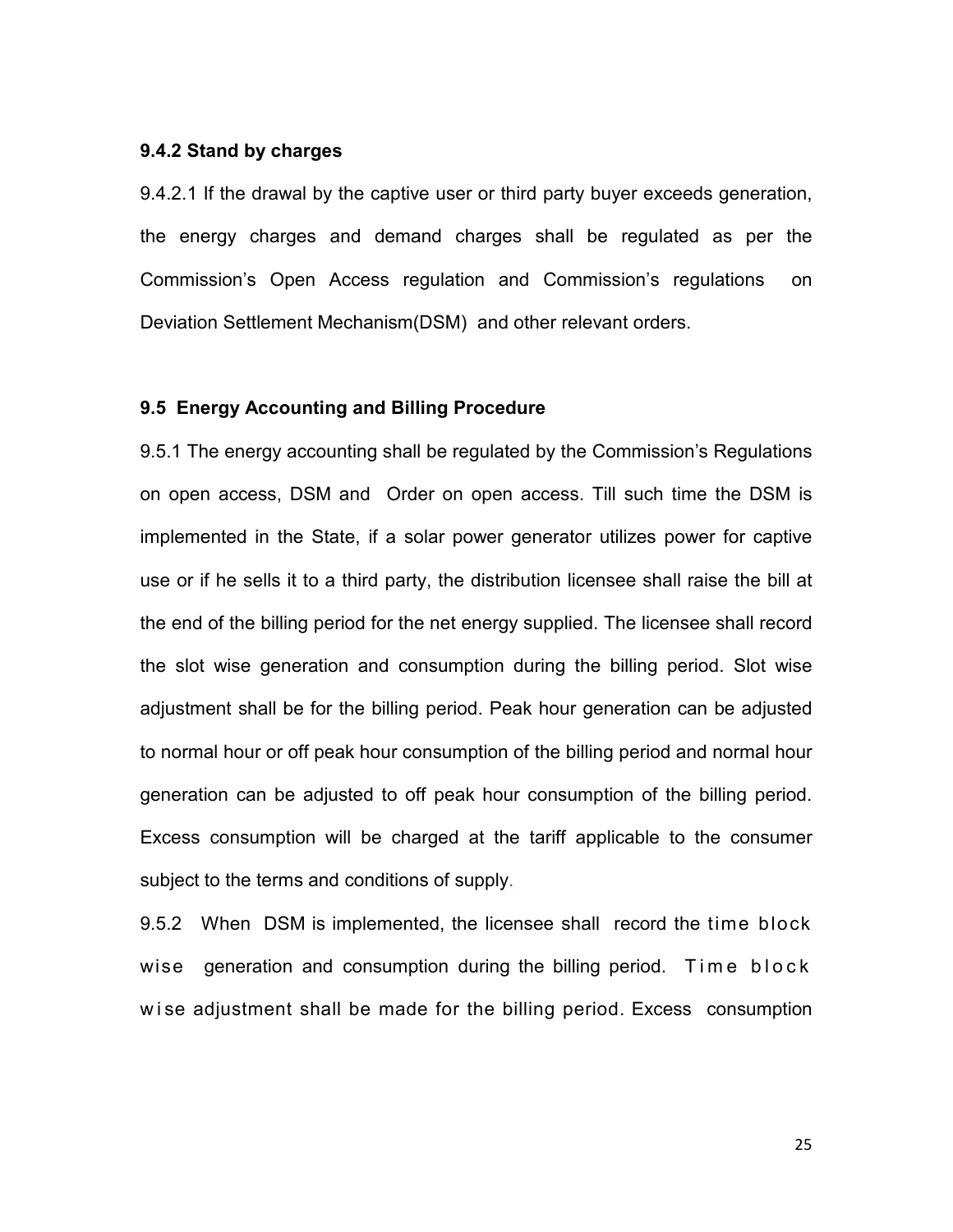will be charged at the tariff applicable to the consumer subject to the terms and conditions of supply

9.5.3 After the billing period, the balance energy may be sold at the rate of 75% of the respective solar tariff fixed by the Commission in the respective orders to the generators.

#### 9.6 Energy Wheeling Agreement and fees

9.6.1 The format for Energy Wheeling Agreement, application and agreement fees, procedure and terms & conditions shall be governed by Commission's following regulations in force and as amended from time to time:

1. Tamil Nadu Electricity Regulatory Commission's Grid Connectivity and Intra State Open Access Regulations, 2014

2. Power Procurement from New and Renewable Sources of Energy Regulations, 2008.

#### 9.7 Security deposit

9.7.1 As regards the security deposit to be paid by captive /third party user, the Commission proposes to retain the present arrangements i.e., charges corresponding to two times the maximum net energy supplied by the distribution licensee in any month in the preceding financial year shall be taken as the basis for the payment of security deposit.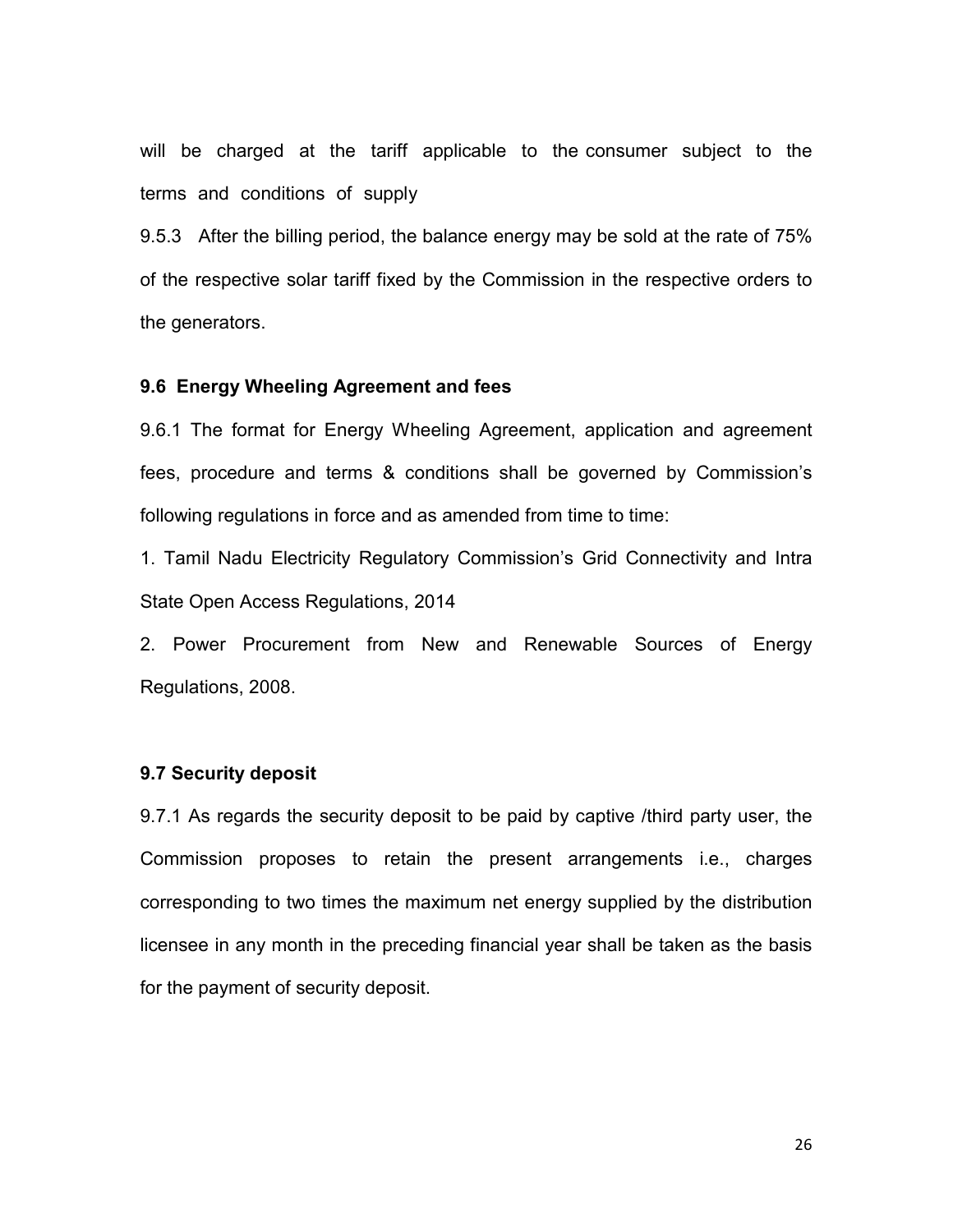## 9.8 Power Factor disincentive

9.8.1 Power factor disincentive may be regulated for the power factor recorded in the meter at the user end as specified in the relevant regulations/orders in force.

## 9.9 Metering

9.9.1 The Commission proposes that metering and communication shall be in accordance with the following regulations in force and any specific orders of the Commission on metering and ABT whenever issued:

(1) Central Electricity Authority (Installation and Operation of Meters)

Regulations 2006 and as amended from time to time.

(2) Tamil Nadu Electricity Distribution and Supply Codes

(3) Tamil Nadu Electricity Grid Code

(4) Tamil Nadu Electricity Regulatory Commission's Grid Connectivity and Intra State Open Access Regulations, 2014

# 9.10 Connectivity and Evacuation of power

9.10.1 The provisions contained in Central Electricity Authority(Technical Standards for Connectivity to the Grid) Regulations,2007 and Central Electricity Authority (Technical Standards for Connectivity of the Distributed Generation Resources) Regulations,2013, and its amendments shall be complied with. The connectivity and power evacuation system shall be provided as per the Act/ Codes/ Regulations/orders in force.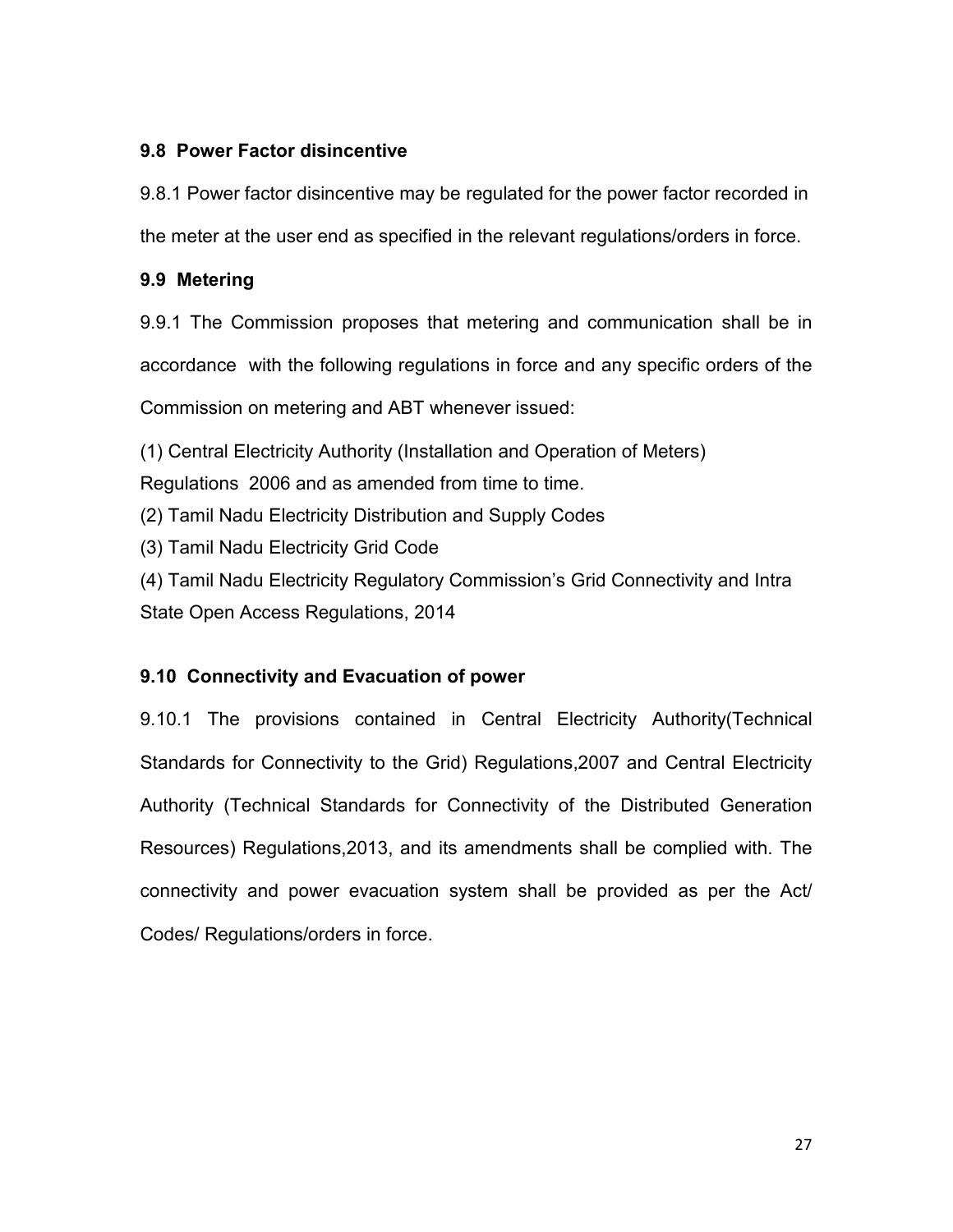#### 9.11 Harmonics

9.11.1 The SPGs shall follow the CEA (Technical Standards for Connectivity of the Distributed Generation Resources) Regulations, 2013 in respect of harmonics. It is the responsibility of the generator to provide adequate filtering mechanism to limit the harmonics within the stipulated norms. It shall be done before connecting the generator to the grid and the harmonics shall be measured by the respective distribution licensee during the commissioning. If the SPGs inject the harmonics beyond the stipulated limit, they shall pay a compensation of 15% of applicable generation tariff rate to the distribution licensee in whose area the plant is located till such time it is reduced within the stipulated limit. The distribution licensee is responsible for measurement of harmonics with standard meters and issue notices for payment of compensation charges if the harmonics is beyond the stipulated limit. A minimum of 15 days notice period shall be given for payment of compensation charges.

### 9.12 Parallel operation charges

9.12.1 SPGs who consume power for their captive loads but wish to avail REC may opt for paralleling their generators with the grid without wheeling power. Such generators shall pay 40% of applicable parallel operation charges to the distribution licensee as specified in relevant regulations.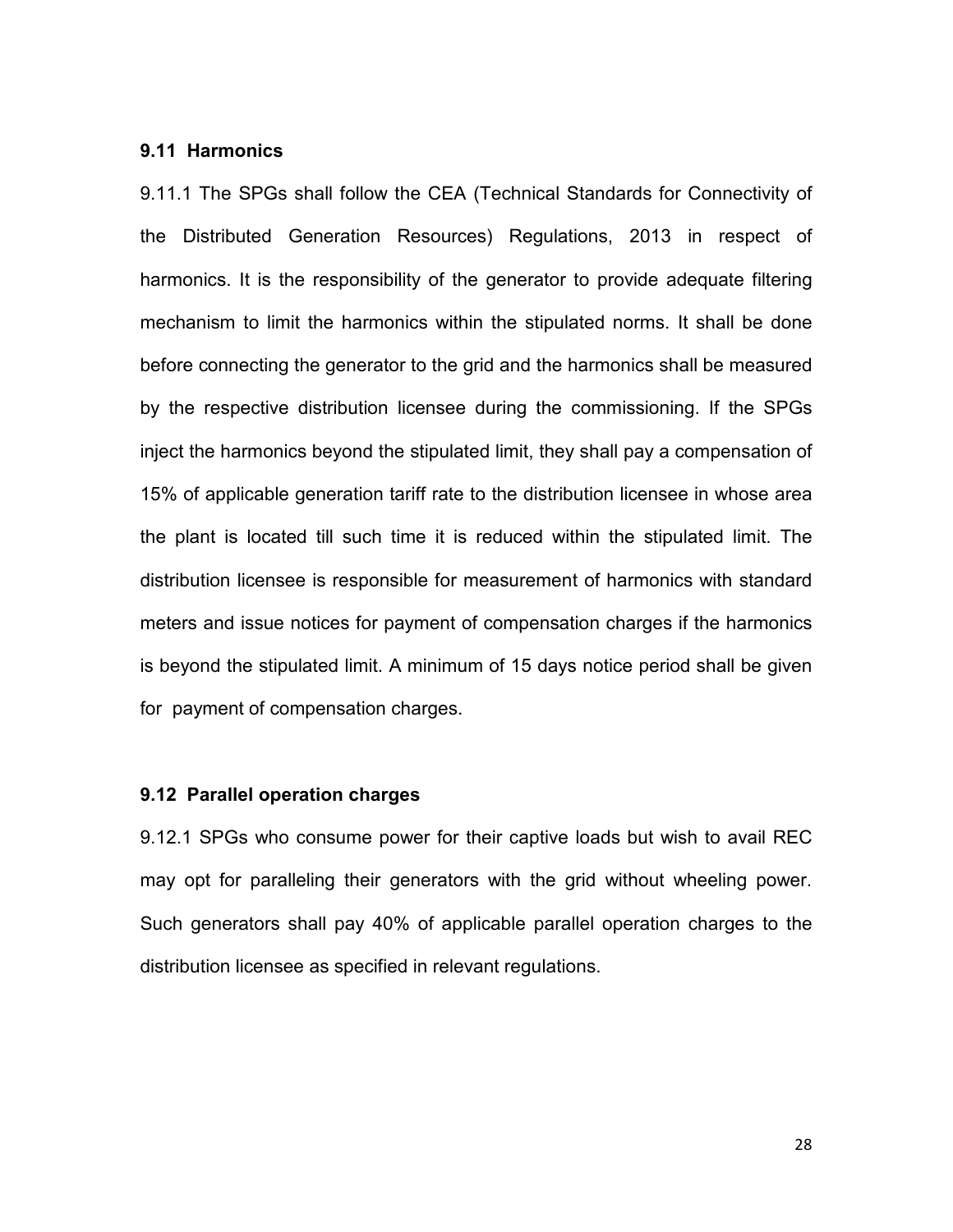### 10.0 Applicability of this order

10.1 This Order shall come into force on expiry of the control period of order No.2 of 2017 dt.28.3.2017. The tariff proposed to be fixed shall be applicable to all solar power plants commissioned during the control period of the Order. The tariff is applicable for purchase of solar power by Distribution Licensee from Solar Power Generators(SPGs). The open access charges and other terms and conditions specified shall be applicable to all the SPGs, irrespective of their date of commissioning.

(By order of Tamil Nadu Electricity Regulatory Commission)

 (S.Chinnarajalu) **Secretary** Tamil Nadu Electricity Regulatory Commission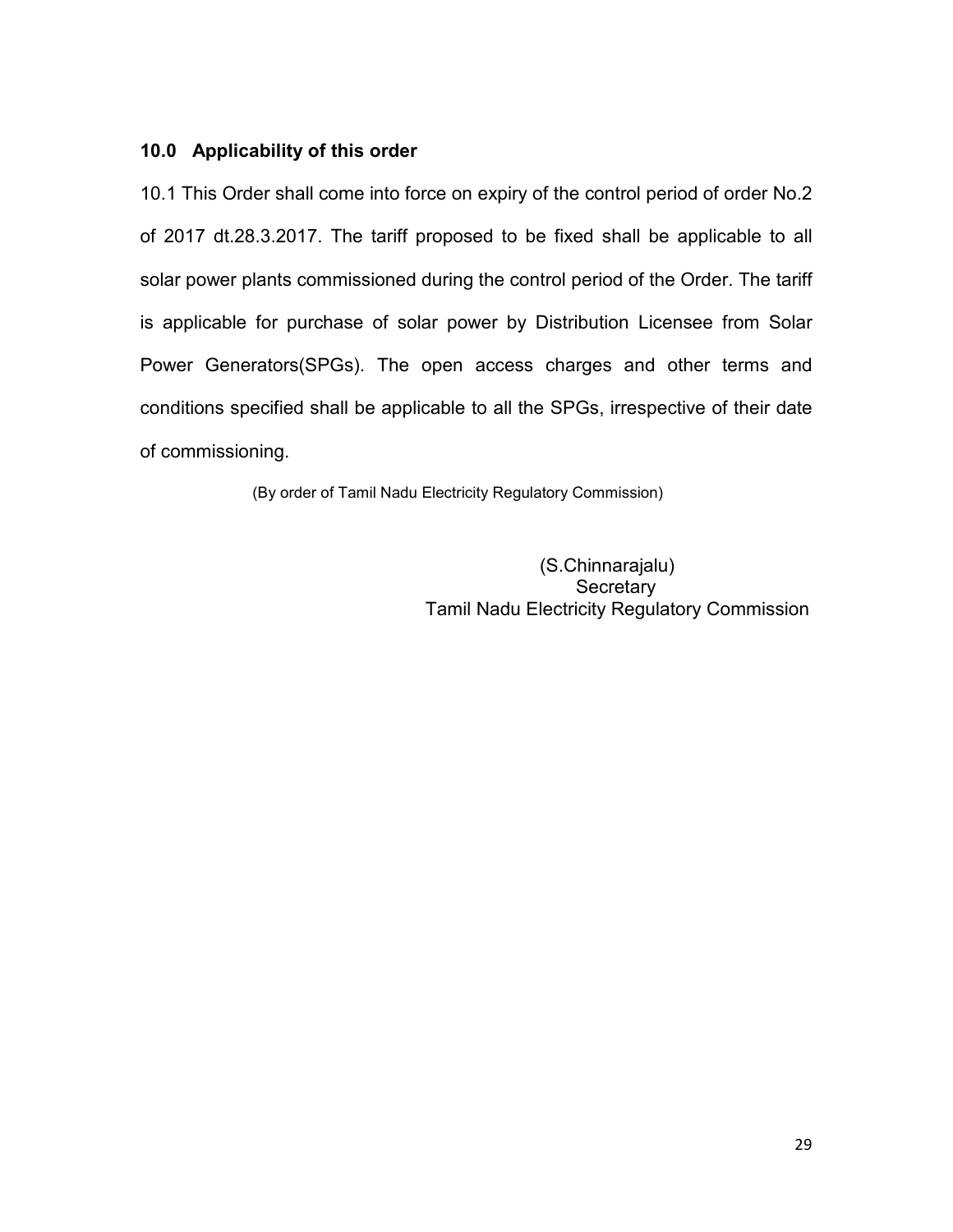| Capital cost            | 35000000                  |                        |         |         |         |         |                |                   |         |         |         |  |  |  |
|-------------------------|---------------------------|------------------------|---------|---------|---------|---------|----------------|-------------------|---------|---------|---------|--|--|--|
| PLF                     | 19.00%                    |                        |         |         |         |         |                |                   |         |         |         |  |  |  |
|                         |                           |                        |         |         |         |         |                | Solar PV MW scale |         |         |         |  |  |  |
| Depreciation            | 3.60%                     |                        |         |         |         |         |                |                   |         |         |         |  |  |  |
| Interest                |                           | $9.950\%$ (10 + 1) yr. |         |         |         |         |                |                   |         |         |         |  |  |  |
| Dt:Eq.                  | 70 & 30                   |                        |         |         |         |         |                |                   |         |         |         |  |  |  |
| 0 & M                   | 1.4.% with 5.72 % escl.   |                        |         |         |         |         |                |                   |         |         |         |  |  |  |
| Insurance               | 0.35 % of net asset value |                        |         |         |         |         |                |                   |         |         |         |  |  |  |
| Residual value          | 10%                       |                        |         |         |         |         |                |                   |         |         |         |  |  |  |
| ROE                     | 17.56%                    |                        |         |         |         |         |                |                   |         |         |         |  |  |  |
| Life of Plant           | 25 Yr.                    |                        |         |         |         |         |                |                   |         |         |         |  |  |  |
| Aux.consump.            | 0%                        |                        |         |         |         |         |                |                   |         |         |         |  |  |  |
| W.Cap.                  | O&M 1m +Receivables 2m.   |                        |         |         |         |         |                |                   |         |         |         |  |  |  |
| Inst. On W.Cap.         | 10.95%                    |                        |         |         |         |         |                |                   |         |         |         |  |  |  |
| Discount factor         | 8.75%                     |                        |         |         |         |         |                |                   |         |         |         |  |  |  |
|                         |                           |                        |         |         |         |         |                |                   |         |         |         |  |  |  |
|                         |                           |                        |         |         |         |         |                |                   |         |         |         |  |  |  |
| Gross Gen               | 1664400                   | 1664400                | 1664400 | 1664400 | 1664400 | 1664400 | 1664400        | 1664400           | 1664400 | 1664400 | 1664400 |  |  |  |
| Years                   | $\mathbf{1}$              | $\overline{2}$         | 3       | 4       | 5       | 6       | $\overline{7}$ | 8                 | 9       | 10      | 11      |  |  |  |
| <b>ROE</b>              | 1843800                   | 1843800                | 1843800 | 1843800 | 1843800 | 1843800 | 1843800        | 1843800           | 1843800 | 1843800 | 1843800 |  |  |  |
| Depreciation            | 1197000                   | 1197000                | 1197000 | 1197000 | 1197000 | 1197000 | 1197000        | 1197000           | 1197000 | 1197000 | 1197000 |  |  |  |
| Insurance cost          | 122500                    | 118311                 | 114121  | 109932  | 105742  | 101553  | 97363          | 93174             | 88984   | 84795   | 80605   |  |  |  |
| Interest on Loan        | 2437750                   | 2437750                | 2193975 | 1950200 | 1706425 | 1462650 | 1218875        | 975100            | 731325  | 487550  | 243775  |  |  |  |
| 0 & M                   | 490000                    | 518028                 | 547659  | 578985  | 612103  | 647116  | 684131         | 723263            | 764633  | 808371  | 854609  |  |  |  |
| <b>IOWC</b>             | 117782                    | 118486                 | 114703  | 110967  | 107281  | 103648  | 100070         | 96552             | 93096   | 89706   | 86386   |  |  |  |
| <b>Total</b>            | 6208832                   | 6233375                | 6011258 | 5790884 | 5572351 | 5355766 | 5141239        | 4928888           | 4718839 | 4511221 | 4306175 |  |  |  |
| <b>IOWC</b>             | 3.730                     | 3.745                  | 3.612   | 3.479   | 3.348   | 3.218   | 3.089          | 2.961             | 2.835   | 2.710   | 2.587   |  |  |  |
| <b>O &amp; M</b>        | 40833                     | 43169                  | 45638   | 48249   | 51009   | 53926   | 57011          | 60272             | 63719   | 67364   | 71217   |  |  |  |
| <b>Receivables</b>      | 1034805                   | 1038896                | 1001876 | 965147  | 928725  | 892628  | 856873         | 821481            | 786473  | 751870  | 717696  |  |  |  |
| Total                   | 1075639                   | 1082065                | 1047515 | 1013396 | 979734  | 946554  | 913884         | 881753            | 850193  | 819234  | 788913  |  |  |  |
| <b>IOWC</b>             | 117782                    | 118486                 | 114703  | 110967  | 107281  | 103648  | 100070         | 96552             | 93096   | 89706   | 86386   |  |  |  |
| <b>Discount Factor</b>  |                           | 0.92                   | 0.85    | 0.78    | 0.71    | 0.66    | 0.60           | 0.56              | 0.51    | 0.47    | 0.43    |  |  |  |
| <b>Present Value</b>    | 3.73                      | 3.44                   | 3.05    | 2.71    | 2.39    | 2.12    | 1.87           | 1.65              | 1.45    | 1.27    | 1.12    |  |  |  |
| <b>Levelised tariff</b> | 3.11                      |                        |         |         |         |         |                |                   |         |         |         |  |  |  |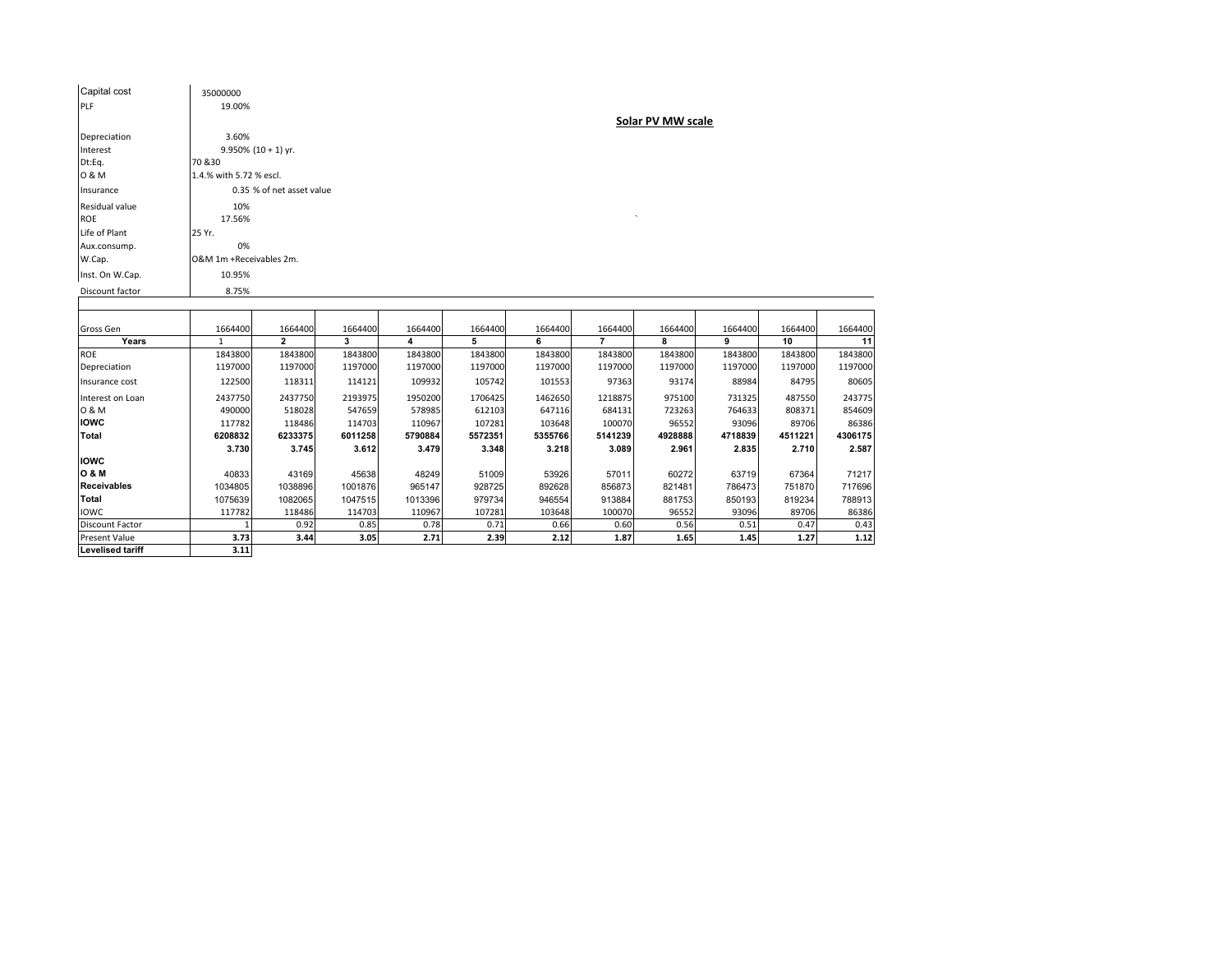| Determination of accelerated depreciation benefit |  |  |
|---------------------------------------------------|--|--|
|                                                   |  |  |

| Depreciation amount             | 90%      |              |            |            |            |            |            |            |            |            |            |
|---------------------------------|----------|--------------|------------|------------|------------|------------|------------|------------|------------|------------|------------|
| Book depreciation rate          | 5.28%    |              |            |            |            |            |            |            |            |            |            |
| Tax depreciation rate           | 40%      |              |            |            |            |            |            |            |            |            |            |
| Income Tax (Normal rate)        | 34.610%  |              |            |            |            |            |            |            |            |            |            |
| Capital Cost                    | 35000000 |              |            |            |            |            |            |            |            |            |            |
| Years                           |          | $\mathbf{2}$ | 3          | 4          | 5          | 6          | 7          | 8          | 9          | 10         | 11         |
| <b>Book Depreciation</b>        | 2.64%    | 5.28%        | 5.28%      | 5.28%      | 5.28%      | 5.28%      | 5.28%      | 5.28%      | 5.28%      | 5.28%      | 5.28%      |
| Bk dep in lakhs                 | 924000   | 1848000      | 1848000    | 1848000    | 1848000    | 1848000    | 1848000    | 1848000    | 1848000    | 1848000    | 1848000    |
| <b>Accelerated Depreciation</b> |          |              |            |            |            |            |            |            |            |            |            |
| Opening                         | 60%      | 30%          | 3%         | 0.60%      | 0.12%      | 0.02%      | 0.00%      | 0.00%      | 0.000%     |            |            |
| Allowed                         | 30%      | 27%          | 2.40%      | 0.48%      | 0.10%      | 0.02%      | 0.00%      | 0.000%     | 0.00       | 0.00       | 0.00       |
| Closing                         | 30%      | 3%           | 0.60%      | 0.12%      | 0.02%      | 0.00%      | 0.00%      | 0.000%     | 0.00       | 0.00       | 0.00       |
| <b>Accelerated Depreciation</b> | 10500000 | 9450000      | 840000     | 168000     | 33600      | 6720       | n          | 0.00       | 0.00       | 0.00       | 0.00       |
| Net dep benefit                 | 9576000  | 7602000      | $-1008000$ | $-1680000$ | $-1814400$ | $-1841280$ | $-1848000$ | $-1848000$ | $-1848000$ | $-1848000$ | $-1848000$ |
| Tax benefit                     | 3314254  | 2631052      | -348869    | $-581448$  | $-627964$  | $-637267$  | $-639593$  | $-639593$  | -639593    | $-639593$  | $-639593$  |
| Discount factor                 | 1.00     | 0.92         | 0.85       | 0.78       | 0.71       | 0.66       | 0.60       | 0.56       | 0.51       | 0.47       | 0.43       |
| Average discount factor         | 1.00     | 0.96         | 0.88       | 0.81       | 0.75       | 0.69       | 0.63       | 0.58       | 0.53       | 0.49       | 0.45       |
| Net Energy gen                  | 832200   | 1664400      | 1664400    | 1664400    | 1664400    | 1664400    | 1664400    | 1664400    | 1664400    | 1664400    | 1664400    |
| Energy gen with DCF             | 832200   | 1597441.38   | 1468911.61 | 1350723.32 | 1242044.43 | 1142109.82 | 1050215.93 | 965715.80  | 888014.53  | 816565.08  | 750864.44  |
| Tax benft with DCF              | 3314254  | 2525205      | -307893    | $-471867$  | $-468613$  | $-437292$  | $-403575$  | $-371104$  | $-341245$  | $-313788$  | $-288541$  |
| AD benefit                      | 0.06     |              |            |            |            |            |            |            |            |            |            |

Levelised tariff with AD

 $3.05$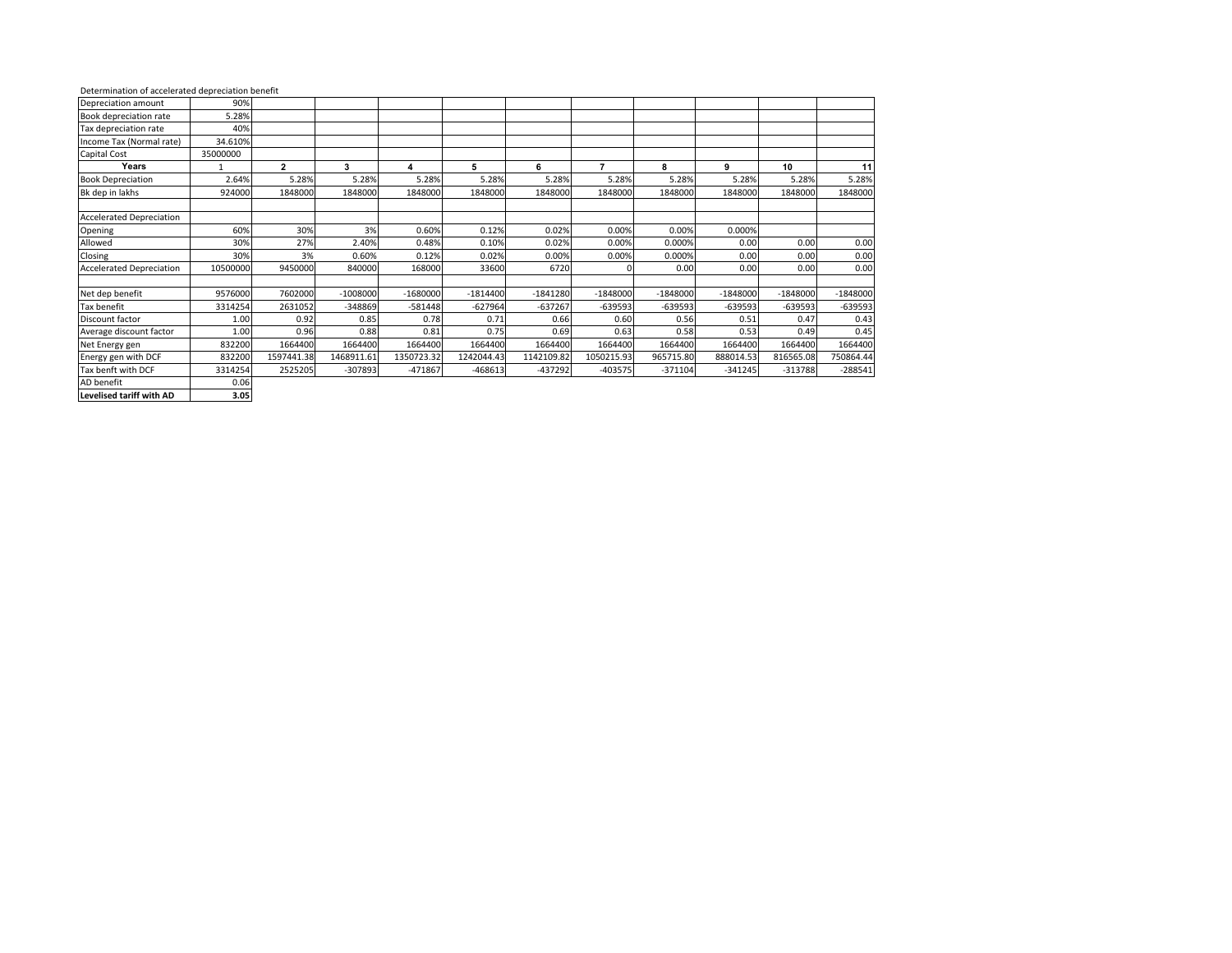|         | Tariff Details--- Solar.(P/\ |         |                 |         |         |         |         |         |         |         |         |         |         |
|---------|------------------------------|---------|-----------------|---------|---------|---------|---------|---------|---------|---------|---------|---------|---------|
|         |                              |         |                 |         |         |         |         |         |         |         |         |         |         |
| 1664400 | 1664400                      | 1664400 | 1664400         | 1664400 | 1664400 | 1664400 | 1664400 | 1664400 | 1664400 | 1664400 | 1664400 | 1664400 | 1664400 |
| 12      | 13                           | 14      | 15 <sup>1</sup> | 16      | 17      | 18      | 19      | 20      | 21      | 22      | 23      | 24      | 25      |
| 1843800 | 1843800                      | 1843800 | 1843800         | 1843800 | 1843800 | 1843800 | 1843800 | 1843800 | 1843800 | 1843800 | 1843800 | 1843800 | 1843800 |
| 1197000 | 1197000                      | 1197000 | 1197000         | 1197000 | 1197000 | 1197000 | 1197000 | 1197000 | 1197000 | 1197000 | 1197000 | 1197000 | 1197000 |
| 76416   | 72226                        | 68037   | 63847           | 59658   | 55468   | 51279   | 47089   | 42900   | 38710   | 34521   | 30331   | 26142   | 21952   |
|         |                              |         |                 |         |         |         |         |         |         |         |         |         |         |
| 903493  | 955173                       | 1009809 | 1067570         | 1128635 | 1193193 | 1261443 | 1333598 | 1409880 | 1490525 | 1575783 | 1665917 | 1761208 | 1861949 |
| 83140   | 84503                        | 85948   | 87481           | 89106   | 90828   | 92653   | 94587   | 96637   | 98807   | 101107  | 103542  | 106121  | 108853  |
| 4103848 | 4152702                      | 4204593 | 4259698         | 4318198 | 4380289 | 4446175 | 4516074 | 4590216 | 4668842 | 4752210 | 4840591 | 4934271 | 5033554 |
| 2.466   | 2.495                        | 2.526   | 2.559           | 2.594   | 2.632   | 2.671   | 2.713   | 2.758   | 2.805   | 2.855   | 2.908   | 2.965   | 3.024   |
|         |                              |         |                 |         |         |         |         |         |         |         |         |         |         |
| 75291   | 79598                        | 84151   | 88964           | 94053   | 99433   | 105120  | 111133  | 117490  | 124210  | 131315  | 138826  | 146767  | 155162  |
| 683975  | 692117                       | 700766  | 709950          | 719700  | 730048  | 741029  | 752679  | 765036  | 778140  | 792035  | 806765  | 822378  | 838926  |
| 759266  | 771715                       | 784916  | 798914          | 813753  | 829481  | 846149  | 863812  | 882526  | 902351  | 923350  | 945592  | 969146  | 994088  |
| 83140   | 84503                        | 85948   | 87481           | 89106   | 90828   | 92653   | 94587   | 96637   | 98807   | 101107  | 103542  | 106121  | 108853  |
| 0.40    | 0.37                         | 0.34    | 0.31            | 0.28    | 0.26    | 0.24    | 0.22    | 0.20    | 0.19    | 0.17    | 0.16    | 0.15    | 0.13    |
| 0.98    | 0.91                         | 0.85    | 0.79            | 0.74    | 0.69    | 0.64    | 0.60    | 0.56    | 0.52    | 0.49    | 0.46    | 0.43    | 0.40    |